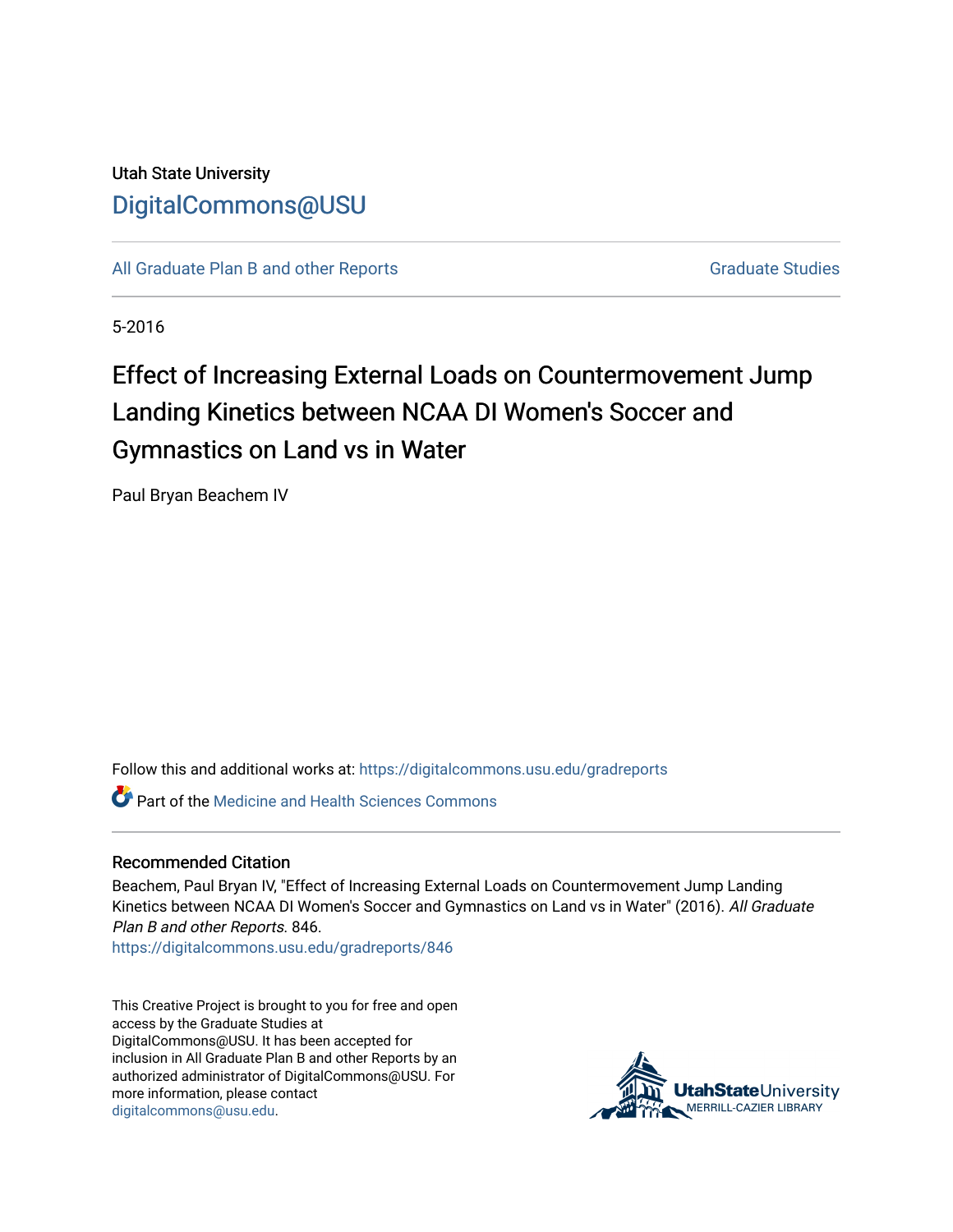Effect of Increasing External Loads on Countermovement Jump Landing Kinetics between NCAA DI

Women's Soccer and Gymnastics on Land vs in Water

By:

Paul Bryan Beachem IV

A Plan B Project submitted in partial fulfillment

of the requirements for the degree

of

Master of Science in Health and Human Movement

Approved By:

\_\_\_\_\_\_\_\_\_\_\_\_\_\_\_\_\_\_\_\_\_\_\_\_\_\_\_\_\_ \_\_\_\_\_\_\_\_\_\_\_\_\_\_\_\_\_\_\_\_\_\_\_\_\_\_

Eadric Bressel Dennis Dolny

Major Professor Committee Member

Trek Lyons

\_\_\_\_\_\_\_\_\_\_\_\_\_\_\_\_\_\_\_\_\_\_\_\_\_\_\_\_\_

Committee Member

Utah State University

Logan, Utah

2016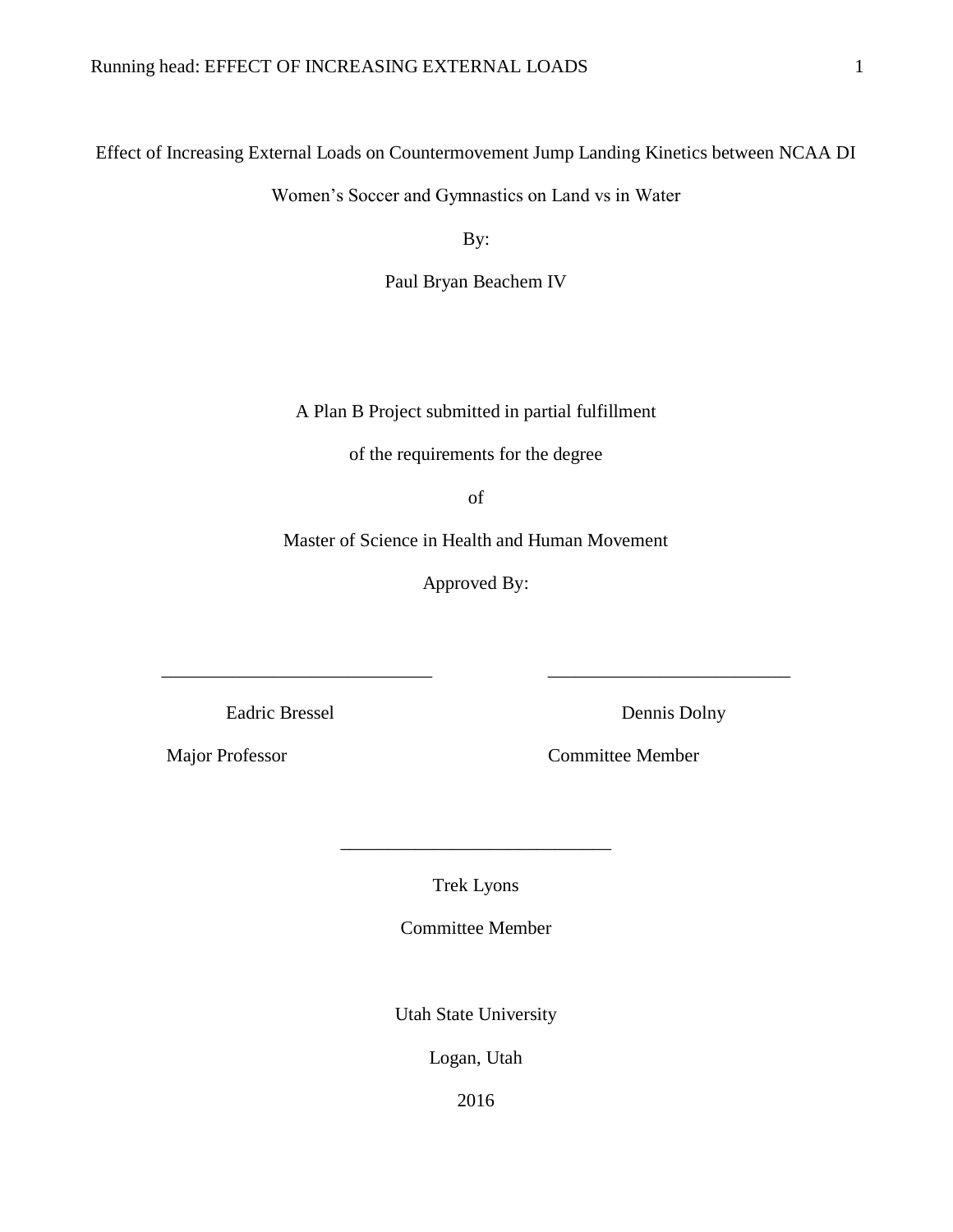#### **ABSTRACT**

The purpose of this study was to compare the effect of differing loads on landing kinetics on land, and in aquatic conditions. Twenty four NCAA DI athletes volunteered for this study twelve female soccer players and twelve female gymnasts. Participants performed three jumps with four differing external loads in both land and aquatic environments. External loads were body weight (BW), BW\*1.1, BW\*1.2, BW\*1.3 and applied via a weighted vest. All external loads for both conditions were added based upon participants BW on land. Kinetic measures were peak force, rate of force development, and impulse of the landing phase of the plyometric countermovement jump. Data was collected via waterproof force-plate. Results were analyzed using a three-way repeated measures 2x2x4 ANOVA. There was no significant difference in any result based on sport. Aquatic environments reduced peak impact by 50.7%, rate of force development by 53.5%, and impulse by 38.6%. Increasing external load did not produce significant differences for impact peak force or rate of force development, but did produce significantly higher impact impulse for land based jumps ( $p=0.000$ ). In an aquatic environment increasing load produced significant differences in all three kinetic values. The results for environment agree with previous studies. The results for loaded aquatic countermovement jumps in this study show increased landing kinetics over unloaded aquatic jumps, and decreased landing kinetics over unloaded land jumps. Adding external load in aquatic environments may utilized to increase landing kinetics, while remaining under kinetic values of land based plyometrics.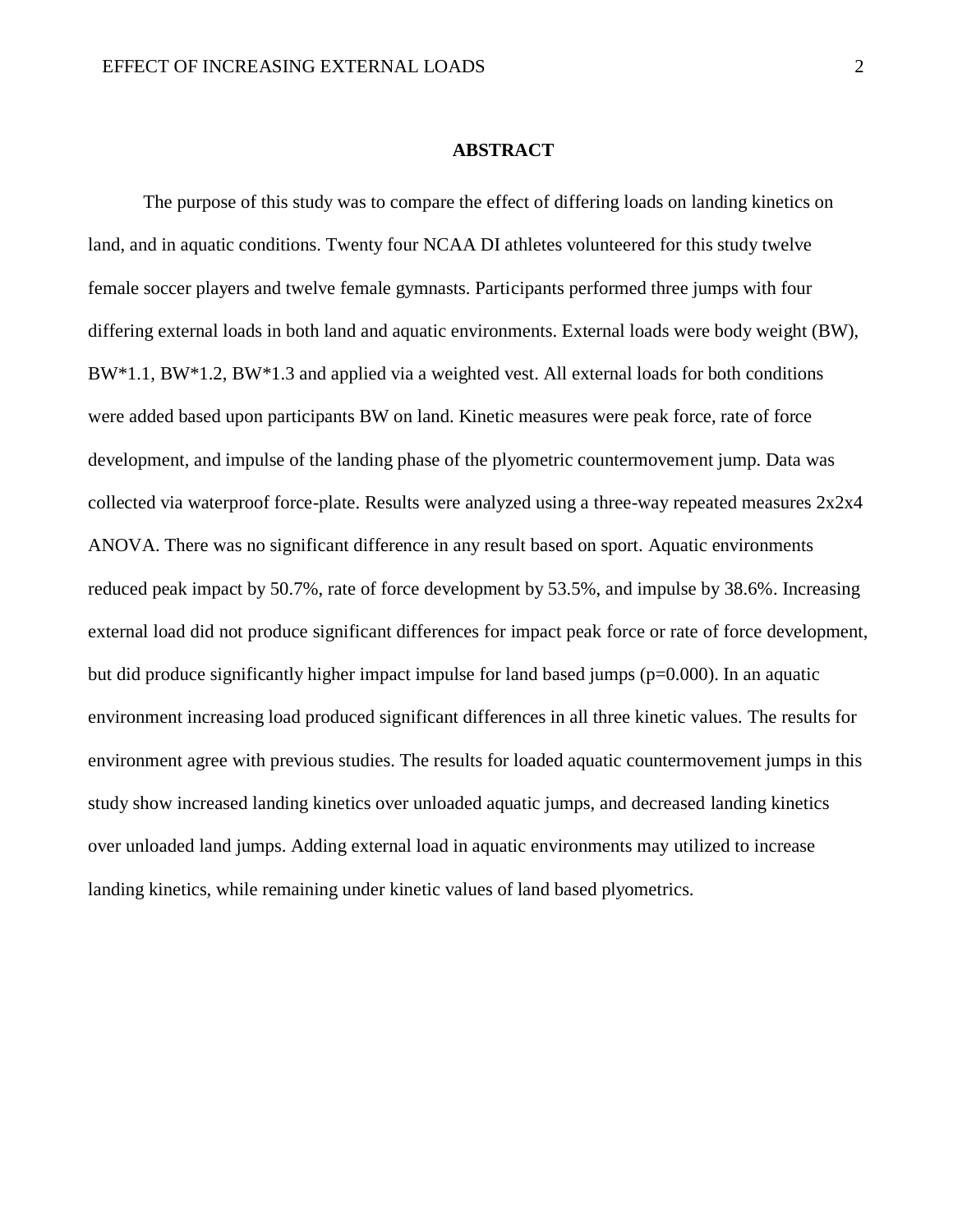#### **Introduction**

Plyometrics are exercises that allow neuromuscular groups to reach maximum contractile strength as quick as possible through what is known as the stretch shortening cycle (SSC) (Chu, 1998). The SSC is activated by providing a short eccentric contraction of targeted neruomuscular groups prior to a maximum concentric contraction. Plyometric exercises have traditionally been utilized by athletes looking to increase production of strength in short periods of time, this is known as power (Arazi & Asadi, 2011; Behrens et al., 2016; Fernandez-Fernandez, Sáez De Villarreal, Sanz-Rivas, & Moya, 2016; Hall, Bishop, & Gee, 2016; Hunnicut, Elder, Dawes, & Elder, 2016; Michailidis, 2015; Miller, Berry, Bullard, & Gilders, 2002; Mirela, Raducu, Antoanela, Carmen, & Laura, 2014; Singh, & Winder Singh, 2013). While increasing power, plyometrics have also been linked to long term prophylaxis by increasing static and dynamic balance, agility, opposing muscle group strength ratio, and bone mineral density (Arazi, & Asadi, 2011; Behrens et al., 2016; Markovic, & Mikulic, 2010; Ay, & Yurtkuran, 2005). Because of this, recent studies have suggested implementing plyometric exercises in rehabilitation (Chmielewski, Myer, Kauffman, & Tillman, 2006; Chu, 1998), injury prevention programs for the elderly (Searle, 2015; de Vos et al., 2005; Piirainen, Cronin, Avela, & Linnamo, 2014), as well as neuromuscular training for certain medical disabilities (Gehlsen, Grigsby, & Winant, 1984; Johnson, Salzberg, MacWilliams, Shuckra, & D'Astous, 2014).

The countermovement jump has been used as a reliable test for lower body power, and is a common exercises used by most lower extremity plyometric programs. The countermovement jump is performed by allowing gravity to place a small, quick, eccentric load on the quadriceps, just prior to maximal concentric contraction used to propel the individual into the air (Figure 1). While producing desired outcomes listed above, countermovement jumps are associated with undesirable effects of higher initial injury risk, and muscular soreness (Atanasković, Georgiev, & Mutavdzić, 2015; Hreljac,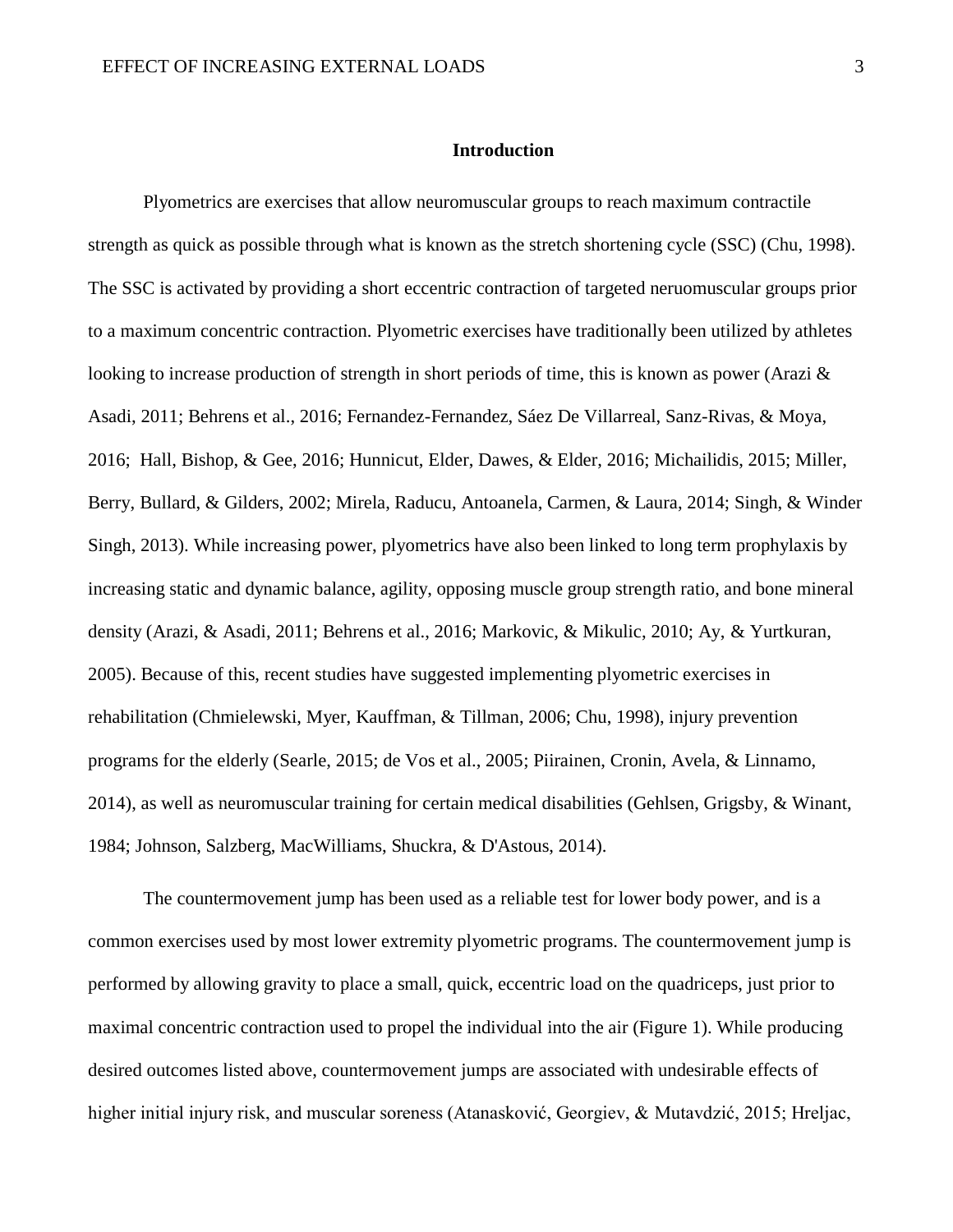Marshall, & Hume, 2000; Humphries, Newton, & Wilson, 1995; Macaluso, Isaacs, & Myburgh, 2012; Miller, 2002; Seegmiller, McCaw, 2003; Twist, Gleeson, & Eston, 2008; Van der Does, Brink, Benjaminse, Visscher, Lemmink, 2016). These undesired effects are due to high impact forces placed on the body during the landing phase of the jump (Herljac et al., 2000; Singh et al., 2013; Seegmiller et al., 2008; Van der Does et al., 2016).

Magnitude of force and rate of force development are two large factors in whether a force will cause damage to anatomic tissue (Singh, A., 2013). These factors are important for clinicians to consider when working with populations who have little experience with plyometrics and those who have physical injuries or impairments. (Miller et al., 2002) Benefits of plyometric exercise can still be achieved by the aforementioned populations, but precaution must be taken to lower impact forces.

Aquatic plyometrics are being shown to decrease impact forces of jump landings. Ruschel et al., (2016) found that completing plyometric jumping exercises in an aquatic environment, impact forces were reduced by 41.8% and time of impact was increased by 41.8%, reducing rate of impact. Similarly, Searle (2015) found that aquatic environments decreased peak force, rate of force development, impact impulse, and time to stabilization for both countermovement jumps and squat jumps. Other studies on aquatic plyometrics show little to no significant difference in desired outcomes of increased strength, power, and balance (Atanasković, Georgiev, & Mutavdzić, 2015; Robinson, Devor, Merrick, & Buckworth, 2004). Some studies have even reported increased desirable outcomes when completing exercises in an aquatic environment (Arazi, & Asadi, 2011; Colado, Garcia-Masso, González, Triplett, Mayo, & Merce, 2010). Kobak, Rebold, Desalvo, & Otterstetter (2015) found significant increases in balance, vertical jump height, quadriceps strength, and hamstring strength in individuals who completed aquatic plyometrics vs. those who completed the same exercises on land.

Clinicians seeking means of gradually increasing aquatic landing impact impulse to prepare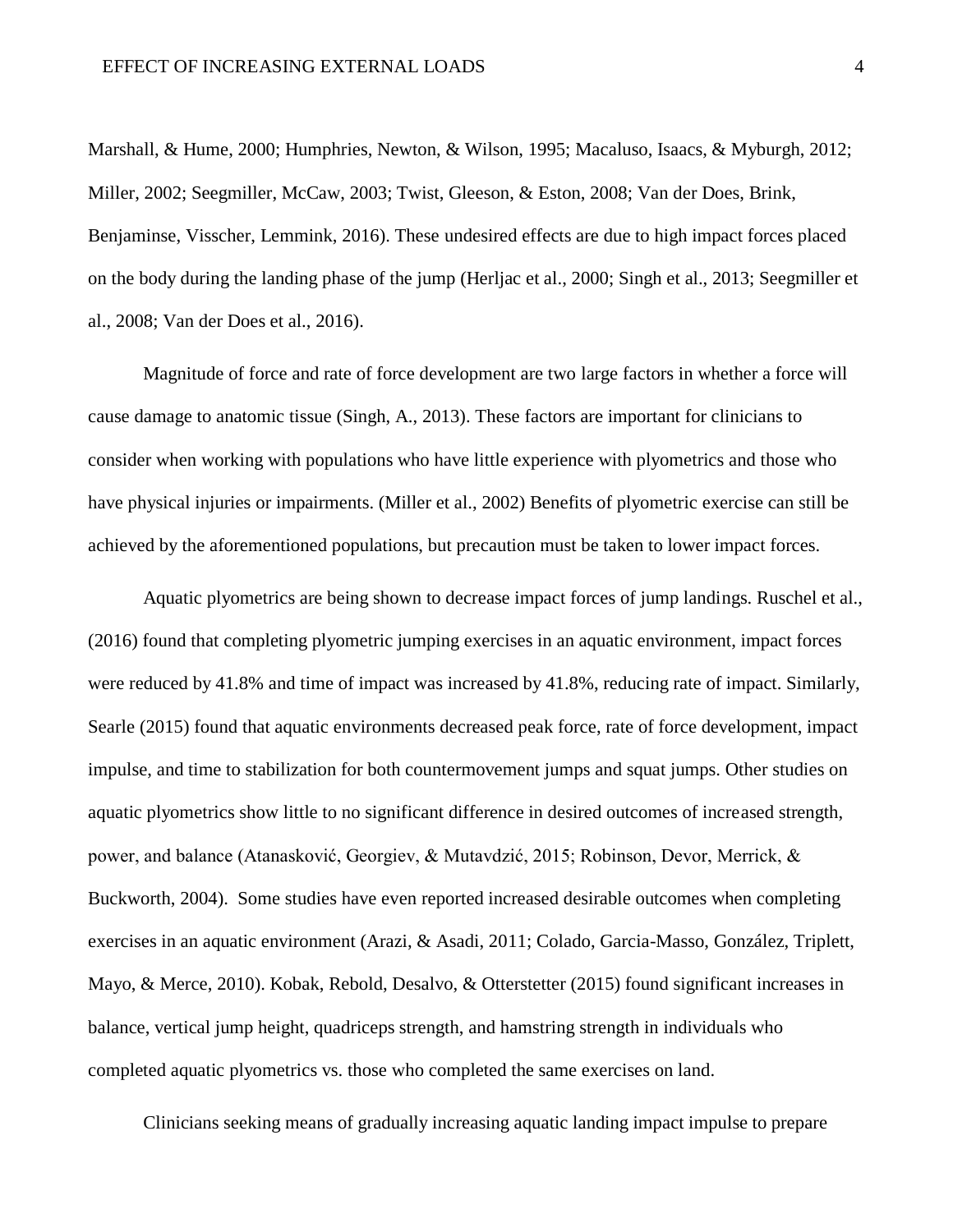patients for land based activities and the associated force may add external load via weighted vests. The use of weighted vests has been shown to increase plyometric outcomes in athletes (Khlifa et al., 2010; Young, 2001). Chu, & Shiner (2006) commented that using a vest is an excellent alternative to use of a barbell by beginners or rehabilitating athletes. Kamalakkannan, Azeem, and Arumugam (2011) noted that both the use of water and weights significantly increased explosive power, speed, and endurance over that of just water alone.

Plyometrics have been shown to have beneficial effects to multiple populations. Athletic populations may seek the added benefit of fluid drag to increase resistance, while other populations may desire the buoyant properties of water for decreased impact forces. When added with other variables, such as external load via weighted vest, aquatic environments may increase desired outcomes while also decreasing undesired side effects. The purpose of this study is to compare the effect of differing loads in aquatic conditions to the standard land based plyometric countermovement vertical jump on peak impact force, rate of force development, and impact impulse.

#### **Methods**

#### **Participants**

Twenty four healthy NCAA Division I female athletes (12 gymnasts and 12 soccer players) between the ages of 18-23, were asked to volunteer as participants. To meet inclusion criteria, participants reported being injury free and having no surgical operations three months prior to data collection that would prevent them from completing a plyometric countermovement jump. All participants received a printed list of requirements and signed informed consent waivers. All procedures and letter of informed consent were approved by the Utah State University Office of Research and Graduate Studies Institutional Review Board (IRB# 4967 amendment #2). There was no participant attrition during this study.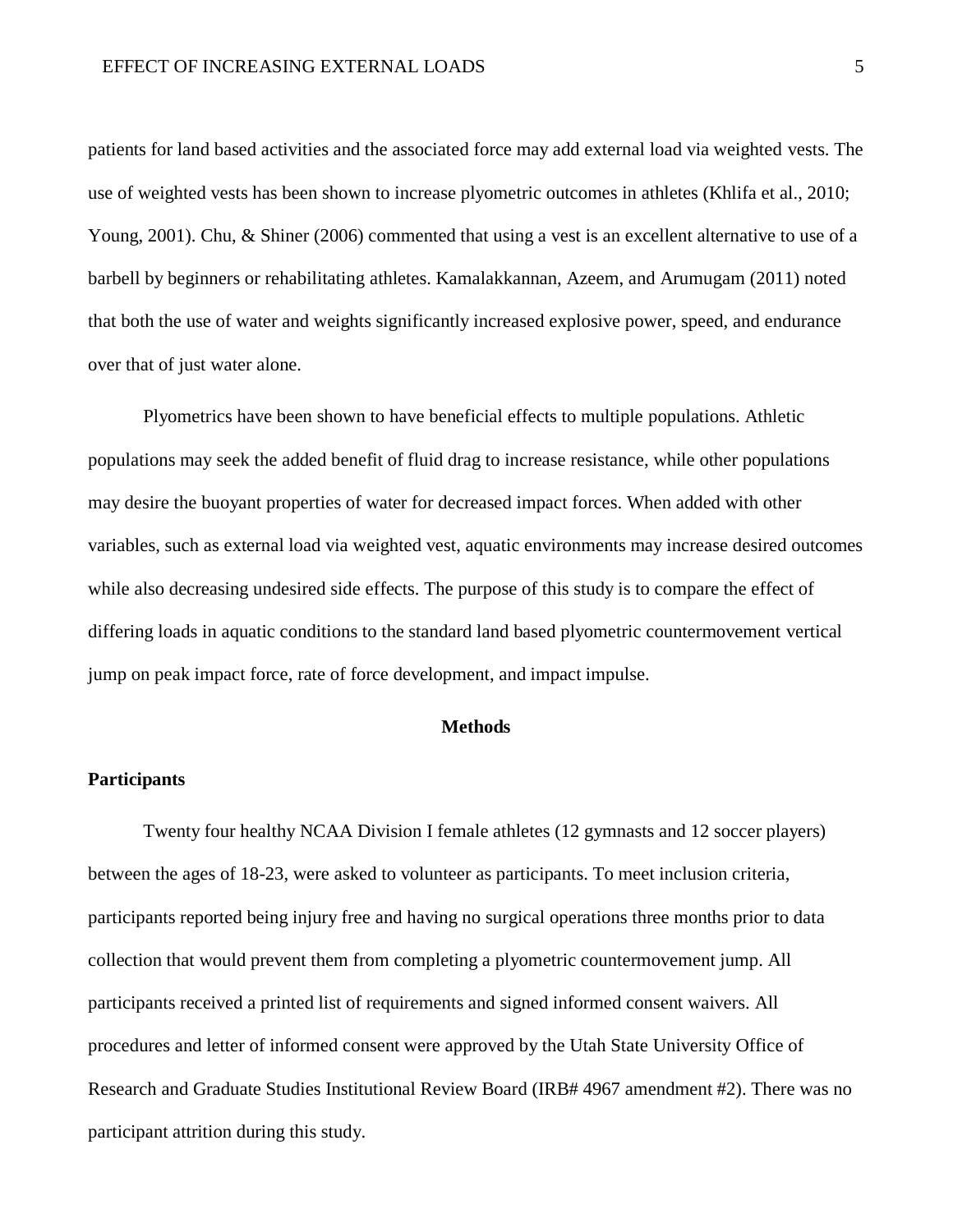#### **Procedures**

Participants performed three countermovement jump trials in two environments (land and xiphoid process (XP) submersion) with four load conditions (body weight (BW),  $BW+10\%$ ,  $BW+20\%$ , and BW+30%), additionally three more countermovement jumps were performed at submersion level of greater trochanter (GT) for BW trial only. There was a total of twenty seven countermovement jumps performed in this study. External loads were calculated based on participants measured static BW on land. All measurements and data were collected using a waterproof force plate (AMTI, Model OR6-WP; Columbus OH) that was positioned in the center of a height adjustable floor of an aquatic treadmill (Hydroworx 2000; Middletown, PA). Participants were offered the option to complete a small warm up of free BW squats and practice countermovement jumps.

Land trials were completed by recording the participant's static mass, followed by a single countermovement jump trial in each load condition. For aquatic trails participants were submerged in a heated pool (36.6<sup>o</sup>c) to the level of xiphoid process, then greater trochanter of the femur. Miller, Cheatham, Porter, Ricard, Hennigar, and Berry (2007) found no significant difference in concentric power or average concentric force produced between participants submerged either chest or waist deep. Static mass and trials were then recorded. Additional load was added to participants via weighted vest (MIR Vest Inc. San Jose, CA). Load was added to participants in increments of 1.4 kg (3 lbs.) therefore, each trial load was rounded to the nearest 1.4kg increment. Added load did not exceed the mass capacity of the vest (27.2kg (60lbs)). Vest was removed from participants to add mass for proceeding trial.

Trials were accepted when participant's hands remained on hips for the entirety of the jump, and both feet landed simultaneously within boundaries of the force plate and remained on force plate until stabilization was achieved. Trials that did not meet criteria were repeated.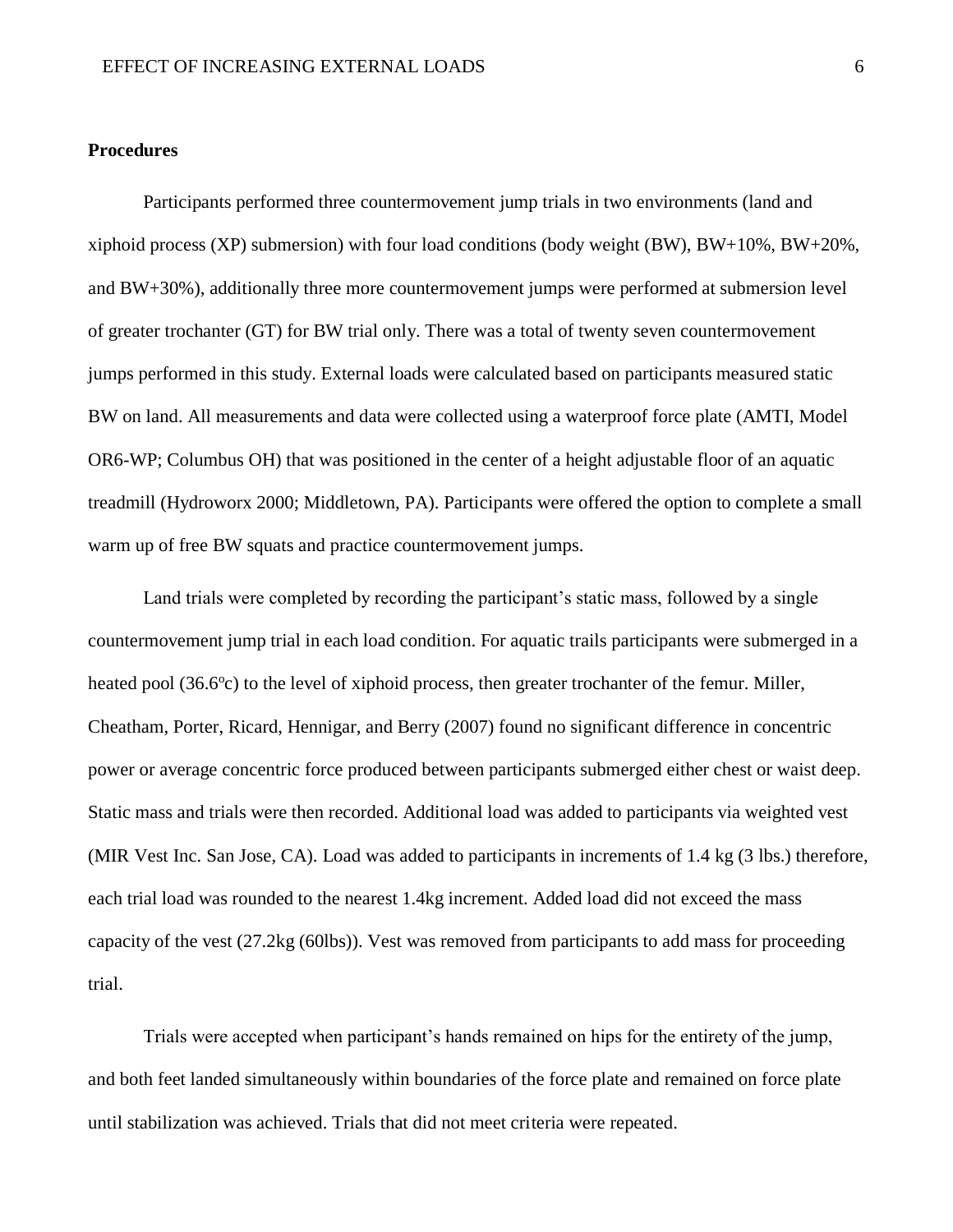#### **Data Collection**

Data collection was triggered manually, then collected using Netforce software (AMTI; Columbus, OH) at a duration of 10s (1000Hz sampling rate with 25N threshold). Data sampling began on participant's verbal readiness acknowledgment, approximately three seconds before countermovement jump initiation. VGRF were measured in newtons and saved as raw data.

#### **Data Analysis**

Peak impact force was calculated taking the highest force achieved during landing phase of each trial. Impact impulse is the measurement of the change in momentum due to the force of the impact. Impact impulse was calculated using the middle Reimann sum formula for area under the force-time curve, then the participant's static trial weight was extracted from the formula. This equation produces the impact impulse relative to static trial weight (Figure 1). The formula was input into Microsoft Excel software and variables were inserted to ensure speedy and accurate calculations were performed. Rate of force production for the first 5ms was calculated using the equation (∂F/dt) in excel.

Mean peak, rate of force development, and impulse were taken for each variable and were used for data analysis. A repeated measures ANOVA (2sport x 9 environmental conditions) was used to analyze and determine if significant interactions existed ( $\alpha = p < 0.05$ ). If ANOVA reported signs of significance a Duncan's Least Significant Difference (LSD) post-hoc test was run to determine where significant differences were found.

#### **Results**

#### **Peak Impact Force**

There was no significant difference for peak impact force on land or in water based on sport. Aquatic conditions produced statistically lower peak forces than jumps on land. Applying additional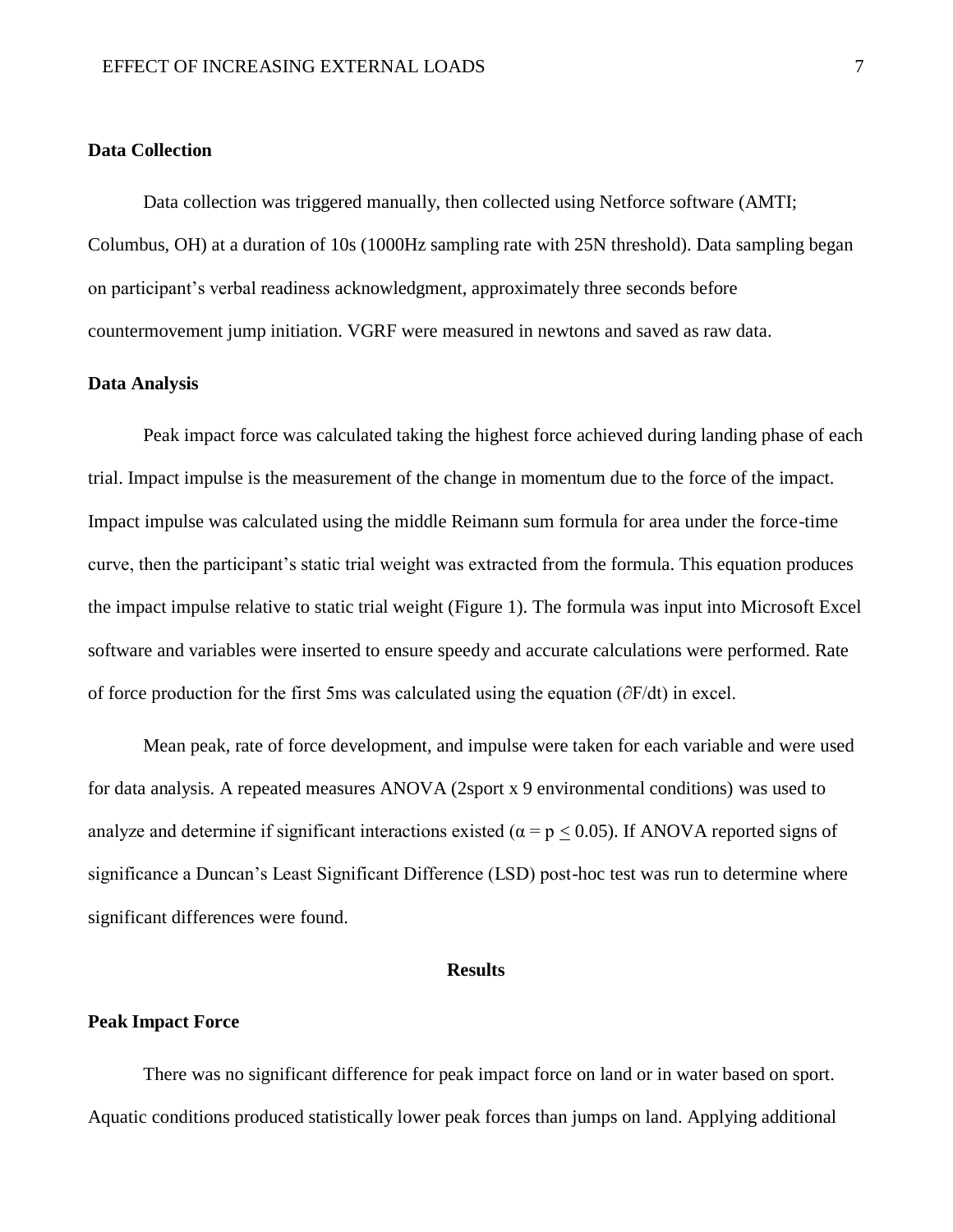external load to participants made no significant difference on land. There was, however, a significant difference in loaded trials when participants were submerged to their xiphoid process. These differences occurred at every increasing load except between  $XP+10$  and  $XP+20(p=0.68)$ . Submersion depth made a significant difference on impact peak force  $(p< 0.000)$  with less peak force recorded the more the participants were submerged.

#### **Rate of Force Development**

There were no signficant differences in rate of force development based on sport on land or in water. All aquatic jumps were statistically lower than the lowest recorded rate for land based jumps. Additional external load did not create significantly different rates of force development on land. There was a significant difference in rate of force development when comparing additional external load while submerged to xiphoid process( $p \le 0.000$ ). XP+10 was not significantly different than either XP(BW) or XP+20. However all other aquatic loaded conditions were significantly different. There was a signficant difference in rate of force development based on submersion level ( $p= 0.000$ ) with rate decreasing as the participants depth increased.

#### **Impact Impulse**

There was no significant difference in impulse based on sport on land or in water. Jumps performed in different environments were significantly different with land based jumps statistically higher than all jumps performed while submerged to xiphoid process or greater trochanter. Application of external loads produced significantly different results on both land (p=0.000)and when submerged in water to xiphoid process( $p<0.001$ ). Increasing external load on land significantly increased the impulse for every incremented step. While submerged to xiphoid process increasing external load statistically increased impulse for every increment until XP+30. XP+30 did not statistically differ from XP+10 or XP+20.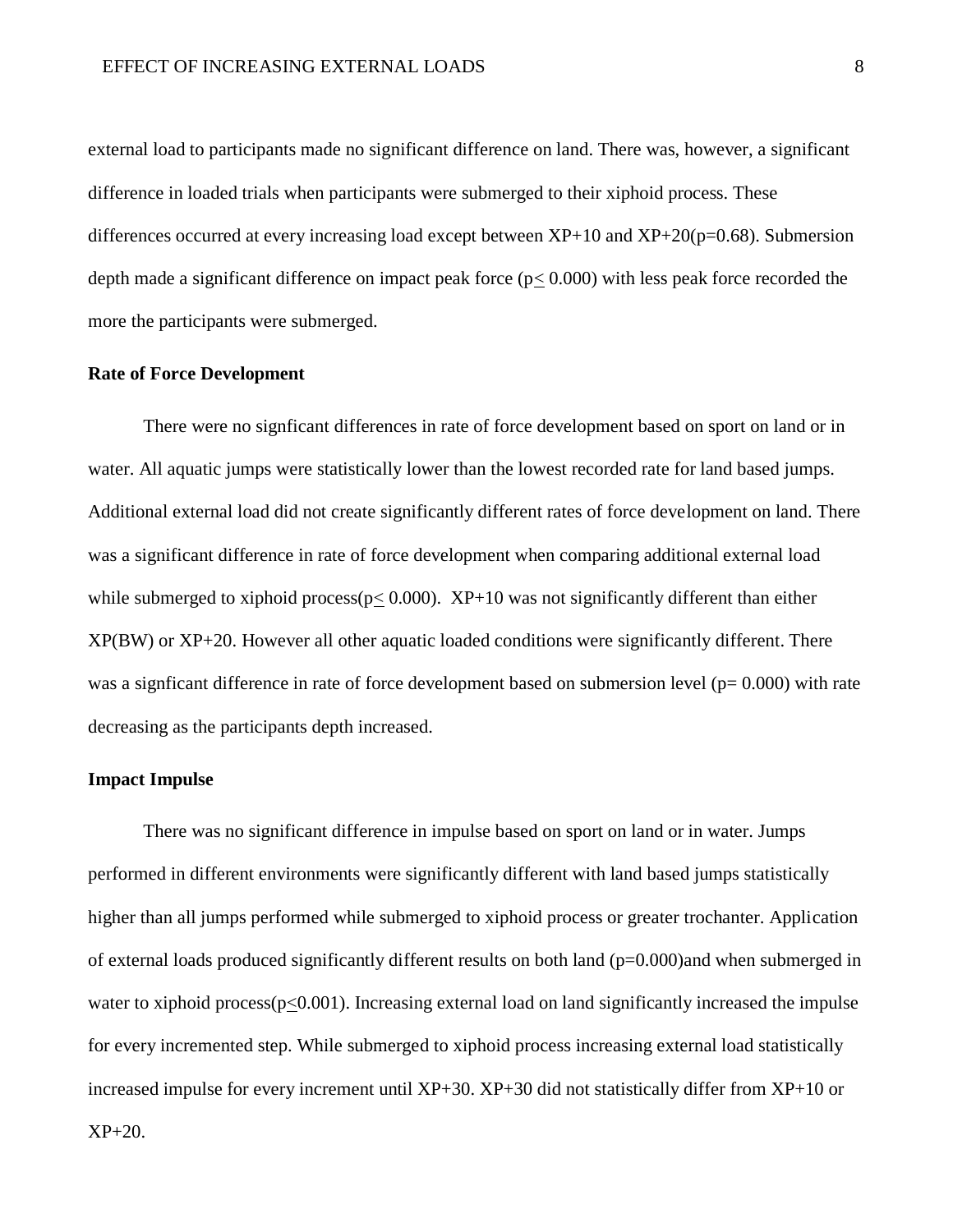#### **Discussion**

The purpose of this study was to compare the effect of differing loads in aquatic conditions to the standard land based plyometric countermovement vertical jump on peak impact force, rate of force development, and impact impulse. Understanding the effect of increased load in aquatic environments can be a useful tool for rehabilitation clinicians attempting to progress patients back to physical activity, or developing exercise programs for patients with a variety of different neuromuscular disorders. Results may also be informative to populations attempting to increase power and training load while decreasing stress placed on body tissue via the landing phase of plyometric jumps.

The environment results in this study agree with Searle (2015) study comparing plyometric landings on land vs. in waist deep water for young and middle aged adults. Searle (2015) found significantly lower peak force, rate of force development, and impulse when comparing only body weight countermovement plyometric jumps. The significantly lower peak force, rate of force development, and impact impulse are due to the previously discussed aquatic characteristics of buoyancy, fluid drag, and increased viscosity. Ruschel et al. (2016) found similar results where the peak impact force of drop jumps performed by athletes at the University of State of Santa Catarin dropped by 41.8% when performed on land vs in water. Ruchel et al. (2016) findings were similar to the results in this study, where peak force of impact dropped by 50.7% when performing a countermovement jump while submerged to xiphoid process.

Donoghue, Shimojo, and Takagi (2011) study on University of Tsukuba swimmers with little to no experience in plyometrics showed a 40% decrease in impact peak force, a 50% decrease in impact rate of force developed, and a 34% decrease in impact impulse when performing countermovement jumps in aquatic environments over performing them on land. Donoghue et al. (2011) submerged their participants their waist, which is not as deep as the xiphoid process data in this study, yet not as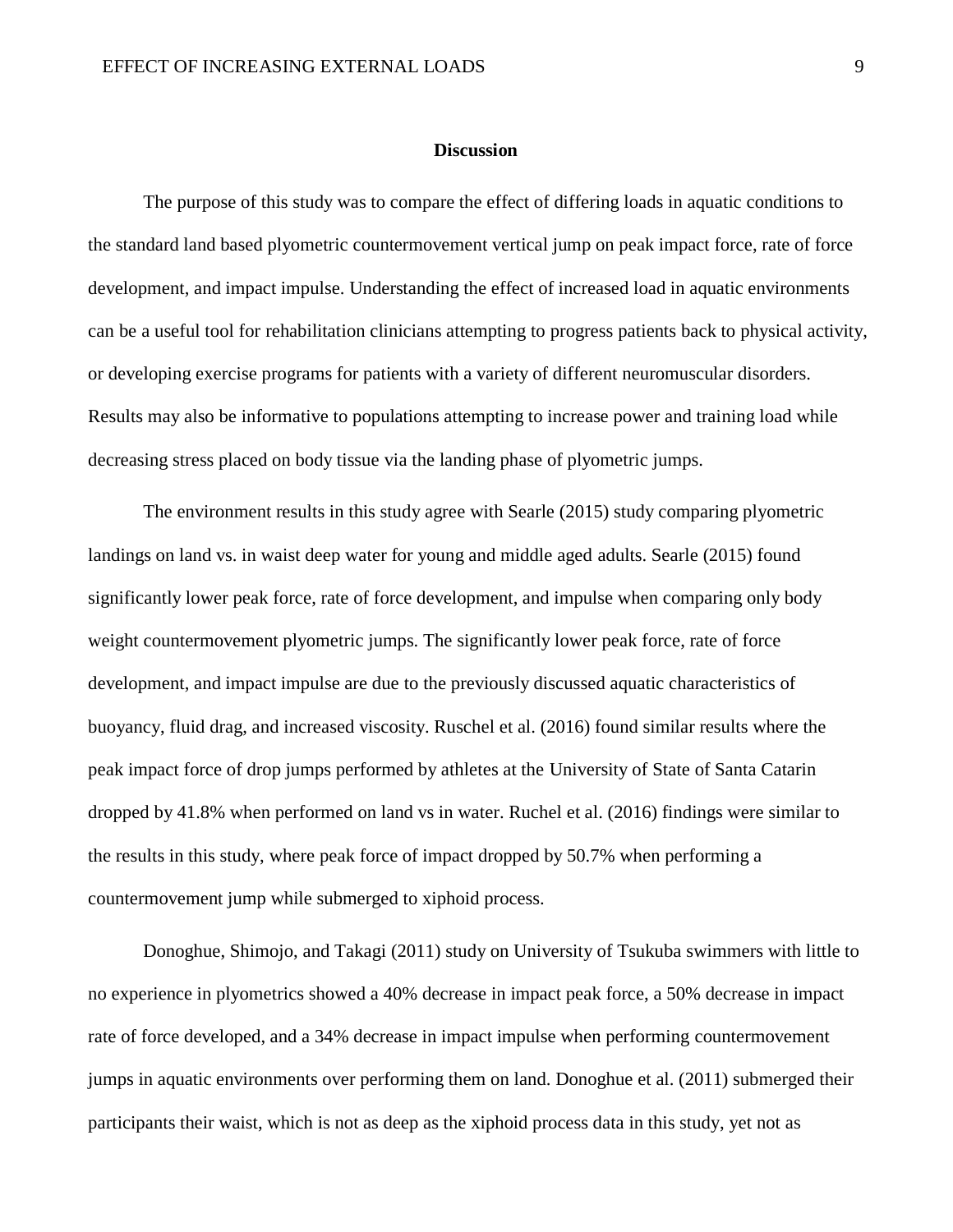shallow as the greater trochanter data. The findings in this study for impact peak force depict the similarities found in their data (table1). Since the participants in Donoghue et al. (2011) study are relatively inexperienced with plyometric exercises, and the participants in this study are very well versed in plyometric exercises, it may be that the data in this study is representitive of more than just elite level plyometric athletes.

This study was to address the possibility of utilizing increasing external load via a weighted vest in conjunction with previously mentioned properties of aquatic environments to increase When increasing external load on land, there was no significant change in landing peak force. This may be due to our participants being elite caliber athletes who may subconsciously implement different landing techniques due to prior learned experiences landing with differing external loads. This agrees with Janssen, Sheppard, Dingley, Chapman, and Spratford (2012) study on utilizing weighted vest to increase external load. Janssen et al. (2012) found no significant increase in neither peak vertical ground reaciton force nor vertical rate of force development when adding a weighted vest to junior national team men's volleyball players in Australia. Janssen et al. (2012) used a vest loaded at 9.89kg or about 11.4% of average participants resting mass. However, when submerged to the xiphoid process participants experienced significantly increased peak landing forces for almost every increased load in a linear fashion (Figure 2). This agrees with the previous hypothesis about learned experiences since, although being elite level athletes, the participants in this study have little to no experience completing countermovement jump landing tasks in aquatic environments. When submerged to the level of participants GT peak impact forces were statistically higher than every XP submerged trial except XP+30%.

Rate of force development seems to not be significantly altered by increasing load on land. There existed only one significant difference between the land based trials which was a slight decrease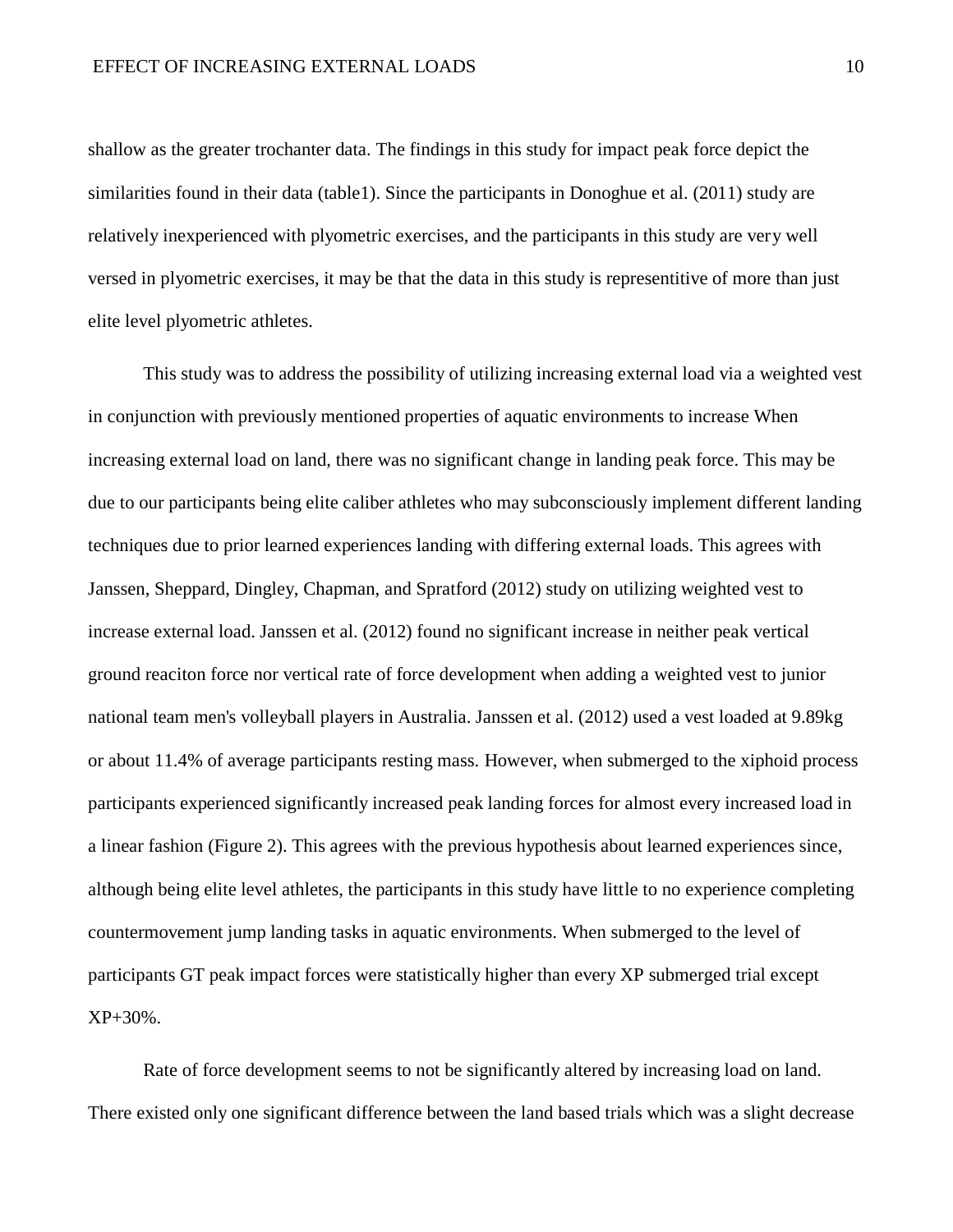between the BW10% and BW30%. When submerged increasing external load seemed to have an exponential effect on rate of impact force development (Figure 3). This explains the difference in the results section, at low levels of external load the resultant force would not vertically rise enough on the exponential curve to be significant. However, at higher loads it does not require such a drastic change in external load to produce a significant difference. This follows the principle of the force/velocity exponential curve used in muscle physiology (Figure 4). If this is true then more research is needed to determine what the exact amount of incremental weight added would be required at low external load to produce significant differences in aquatic settings. This would also suggest future studies be weary of increasing load amounts at high levels of external load. GT submersion was significantly different from all XP submersion trials except XP+30%.

Peak force and rate of force development both have insignificant differences between the GT submersion trials and XP+30% submersion trials. Participants do, however, have a significantly higher measured static weight for the  $XP+30\%$  over GT submersion (p<0.000). This may be explained by the increased drag of deeper submersion decreasing landing velocity enough to match that of lesser submersion. More research is needed in this area to determine if GT submersion reflects landing properties of XP+30% submersion.

Increasing external load increased the impulse of every land based trial, this was the only variable to produce a significant difference in land based trials. Since impact impulse is the area under the force time curve, and neither peak force nor rate of force development significantly differed between land trials, the increase in impact impulse is due to the participants adopting a landing technique which required a significantly longer time to return their overall mass back to static trial weight. This landing technique can be produced via increasing changed in segmental angles, or consciously producing increased eccentric force to decrease segmental angular velocity, landing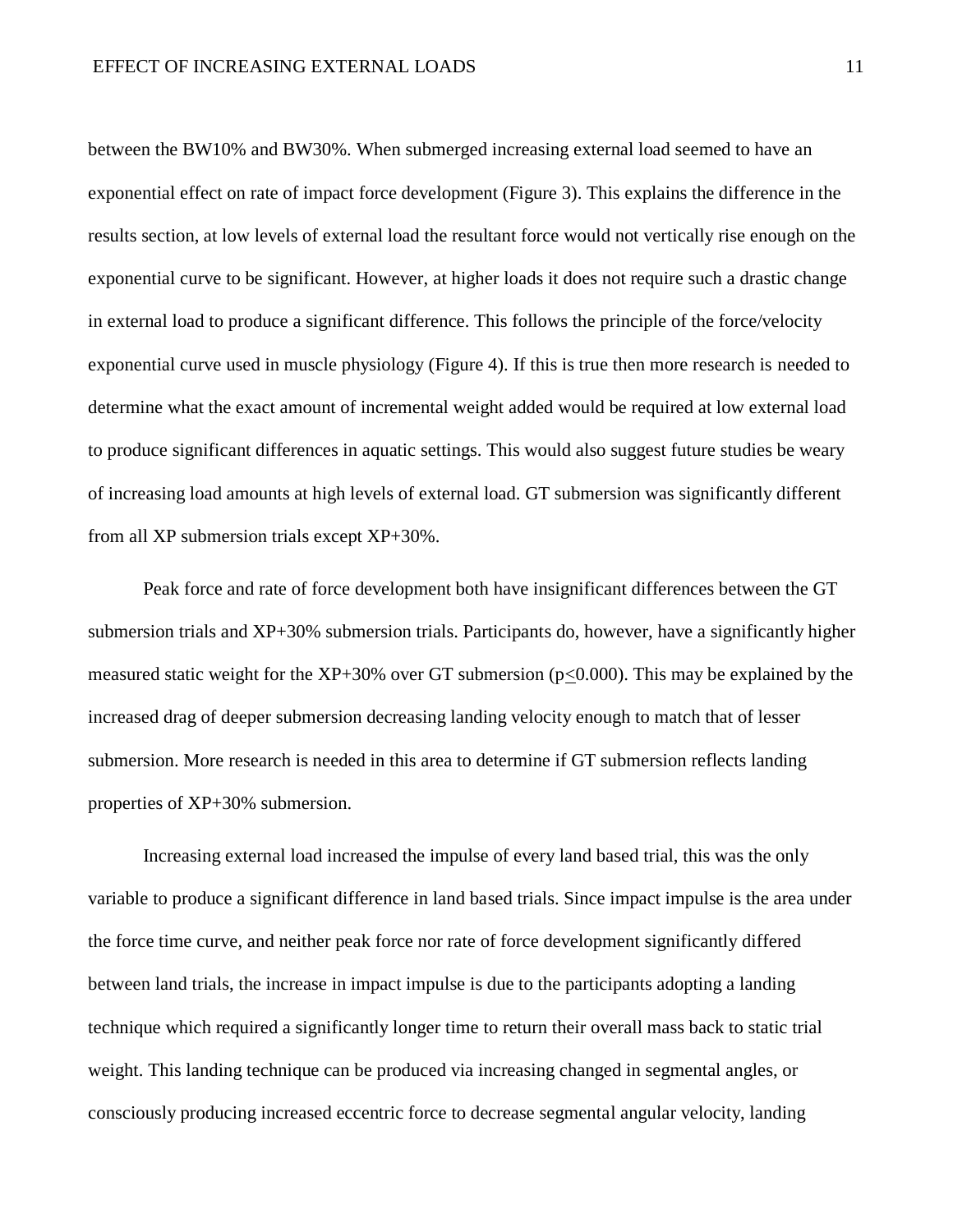techniques implemented when increasing height of drop landing. (McNitt-Gray, 1991)

When submerged to XP participants experienced significantly higher impact impulse for each increasing external load besides XP+30%, which decreased from XP+20% but was not significantly different from XP+10% or XP+20%. GT submersion did not significant alter impact impulse from any XP submersion trials, but was significantly lower than all land based trials.

Decreased peak impact force and rate of impact force development may decrease risk of acute injury during plyometric countermovement jump landings. In addition, lowering impact impulse may serve to protect participants, patients, and clients from injuries associated with overuse and overtraining. Rehabilitation clinicians might consider these findings when implementing external load to aquatic therapy due to the overload principle of physiology. Gradually increasing the peak impact force and rate of force development back to static land BW levels would allow patient's body tissue to develop necessary strength while protecting the tissue from acute trauma, and overtraining. Along the same principle, these findings, in conjunction with findings from Gollofon (2016) study showing decreased ability to overcome increasing loads in aquatic conditions, may be implemented by fitness professionals and strength and conditioning coaches as a safe way to increase training load while protecting clients from acute injury risk and overtraining.

This study contained several limitations. The vest used to apply external load was limited to increments of 1.4kg, making exact percentages of the relatively low mass participants difficult, however, external load was always within 1.3% of desired load. The increased surface area produced by the vest may contribute to increased drag through XP submersion trials, lowering participants landing kinetics. Controlled countermovement jumps were the only plyometric exercise utilized in this study and were completed as single trials with substantial rest periods between trials. This does not replicate plyometric exercises generally prescribed by fitness professionals who design exercises to be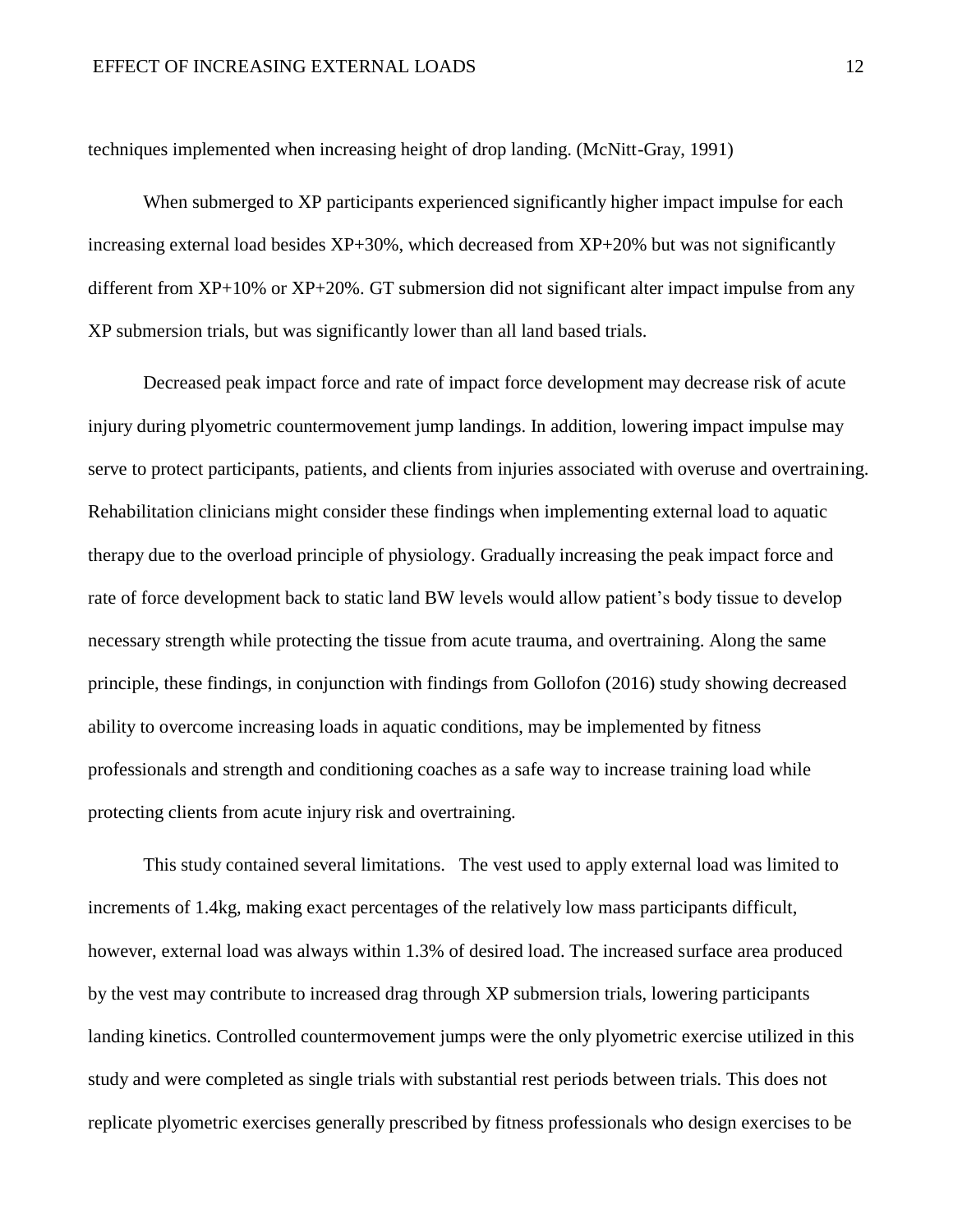repetitive with little recovery time between trials.

Future studies should focus on the landing kinetics of other plyometric exercises, differing participant populations, and different levels of submersion with external load. Kinematic factors and their influence on landing kinetics between environments and differing loads should be studied before making any concrete statements on landing techniques implemented. External load added to participants in aquatic environments may produce enough significant difference in landing kinetics to induce overload principle. Therefore, a study separating participants into gradually increased load aquatic exercises and BW only aquatic exercises should look into the differences in rehab time for return to land based plyometrics.

#### **Conclusion**

Results of this study indicate that use of an aquatic environment significantly decreases the landing peak force, rate of force development, and impact impulse of plyometric countermovement jump landings. Additionally, increasing external load placed on participants via weighted vest significantly increases the landing peak force, rate of force development, and impact impulse of plyometric counter movement jump landings in aquatic conditions. Aquatic properties such as drag and buoyancy may be able to decrease landing kinetics, thereby reducing risk of body tissue damage. Utilizing a device to increase external load placed on participants may be able to induce overload principle and provide linear progression into land based plyometrics for several differing populations.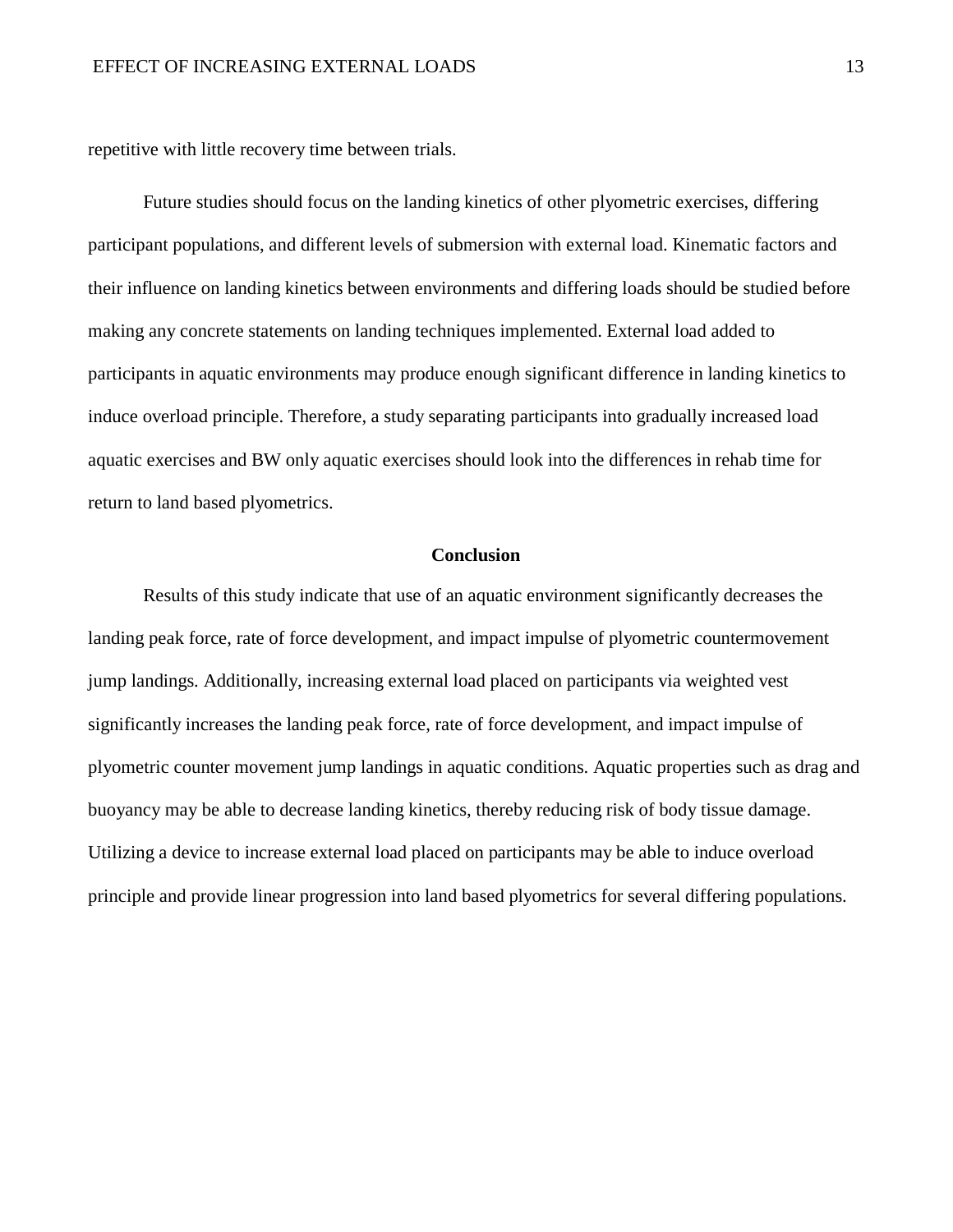#### References

- Arazi, H., Asadi, A. (2011). The effect of aquatic and land plyometric training on strength, sprint, and balance in young basketball players. *Journal of Human Sport and Exercise. 6*(1), 101-111.
- Atanasković, A., Georgiev, M., & Mutavdzić, V. (2015). The impact of plyometrics and aqua plyometrics on the lower extremities explosive strength in children aged 11-15. *Research in Kinesiology*, *43*(1), 111-114.
- Ay, A., & Yurtkuran, M. (2005). Influence of aquatic and weight-bearing exercises on quantitative ultrasound variables in postmenopausal women. *American Journal of Physical Medicine & Rehabilitation*, *84*(1), 52-61.
- Behrens, M., Mau-Moeller, A., Mueller, K., Heise, S., Gube, M., Beuster, N., ... & Bruhn, S. (2016). Plyometric training improves voluntary activation and strength during isometric, concentric and eccentric contractions. *Journal of Science and Medicine in Sport*, *19*(2), 170-176.
- Chmielewski, T., Myer, G., Kauffman, D., & Tillman, S. (2006). Plyometric exercise in the rehabilitation of athletes: physiological responses and clinical application. *Journal of Orthopaedic & Sports Physical Therapy*,*36*(5), 308-319.
- Chu, D. (1998). *Jumping into Plyometrics*. Human Kinetics.
- Chu, D., & Shiner, J. (2006). Plyometrics in rehabilitation. *Sport-Specific Rehabilitation*, 233-246.
- Colado, J., Garcia-Masso, X., González, L., Triplett, N., Mayo, C., & Merce, J. (2010). Two-leg squat jumps in water: an effective alternative to dry land jumps. *International Journal of Sports Medicine*, *31*(2), 118-122.
- de Vos, N., Singh, N., Ross, D., Stavrinos, T., Orr, R., & Singh, M. (2005). Optimal load for increasing muscle power during explosive resistance training in older adults. *The Journals of Gerontology Series A: Biological Sciences and Medical Sciences*, *60*(5), 638-647.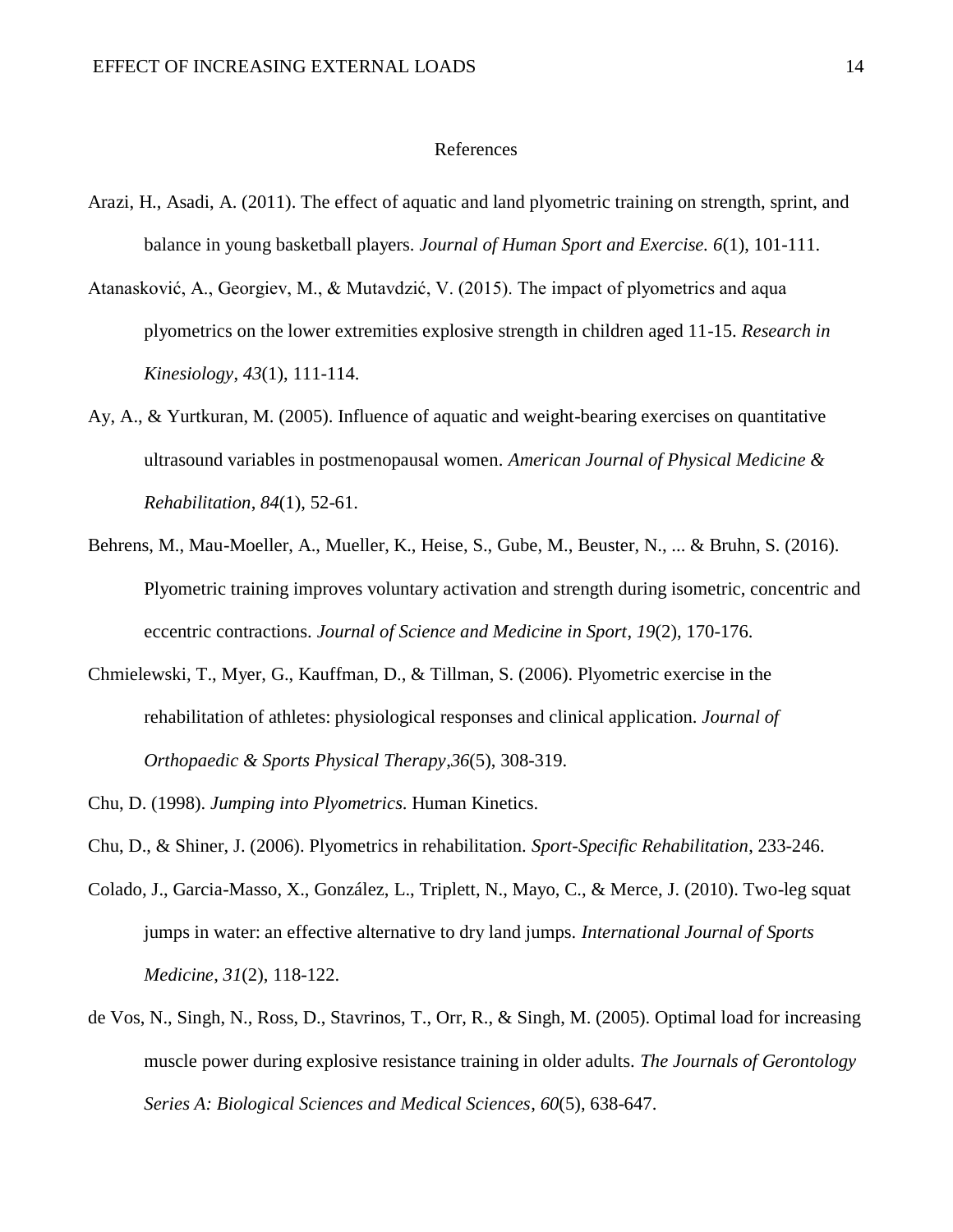- Donoghue, O., Shimojo. H., &Takagi, H., (2011). Impact forces of plyometric exercises performed on land and in water. *Sports Health: A Multidisciplinary Approach,* 3(3), 303-309.
- Fernandez-Fernandez, J., Sáez De Villarreal, E., Sanz-Rivas, D., & Moya, M. (2016). The effects of 8 week plyometric training on physical performance in young tennis players. *Pediatric Exercise Science*, *28*(1), 77-86.
- Gehlsen, G., Grigsby, S., & Winant, D. (1984). Effects of an aquatic fitness program on the muscular strength and endurance of patients with multiple sclerosis. *Physical Therapy*, *64*(5), 653-657.
- Gollofon, K., (2016). Comparison of propulsive power during loaded countermovement jumps in division one female soccer players and gymnasts (Unpublished Graduate Research). Utah State University, Logan, Utah.
- Hall, E., Bishop, D., & Gee, T. (2016). Effect of plyometric training on handspring vault performance and functional power in youth female gymnasts. *Plos ONE*, *11*(2), 1-10.
- Hreljac, A., Marshall, R., & Hume, P.(2000). Evaluation of lower extremity overuse injury potential in runners. *Medicine and Science in Sports and Exercise*, *32*(9), 1635-1641.
- Humphries, B., Newton, R., & Wilson, G. (1995). The effect of a braking device in reducing the ground impact forces inherent in plyometric training. *International Journal of Sports Medicine*, *16*(2), 129-133.
- Janssen, I., Sheppard, J. M., Dingley, A. A., Chapman, D. W., & Spratford, W. (2012) Lower extremity kinematics and kinetics when landing from unloaded and loaded jumps. *Journal of Applied Biomechanics,* 28(6), 687-693.
- Jensen, R. L. (2010) Ground and knee joint reaction forces during variations of plyometric exercises, Inproceedings of the XXIII Conference of the International Society of Biomechanics in Sports. (Qing Wang, editor), 373-376.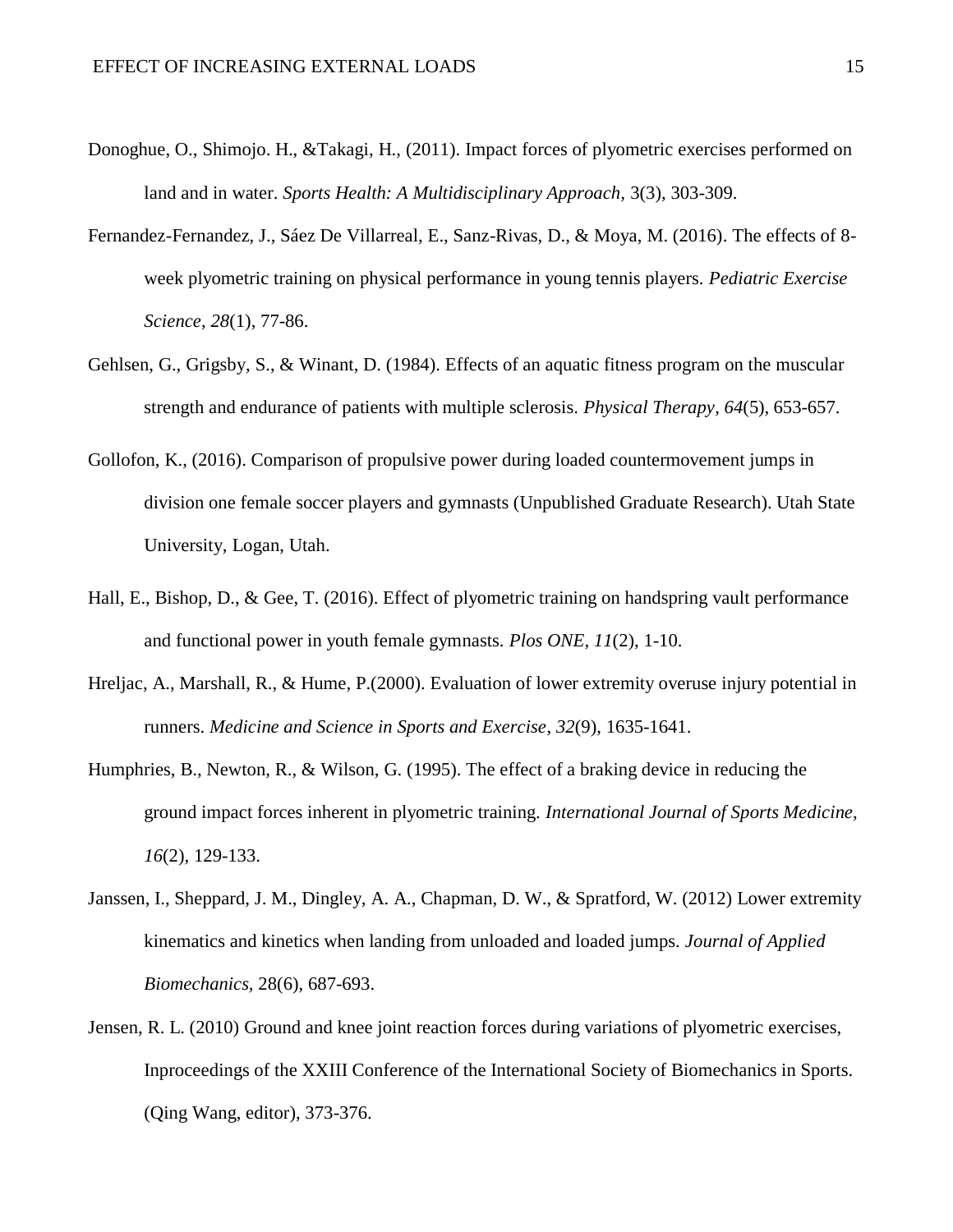- Jensen, R. (2010) Ground reaction forces of variations of plyometric exercises on hard surfaces, padded surfaces, and in water. In Proceedings of the XXVIII Conference of the International Society of Biomechanics in Sports. (Jensen, R. L., Ebben, W.P., Petushek, E. J., Richter, C., Roemer, K., editors) 533-536.
- Johnson, B., Salzberg, C., MacWilliams, B., Shuckra, A., & D'Astous, J. (2014). Plyometric training: effectiveness and optimal duration for children with unilateral cerebral palsy. *Pediatric Physical Therapy*, *26*(2), 169-179.
- Kamalakkannan, K., Azeem, K., & Arumugam, C. (2011). The effect of aquatic plyometric training with and without resistance on selected physical fitness variables among volleyball players. *Journal of Physical Education & Sport / Citius Altius Fortius*, *11*(2), 205-210.
- Khlifa, R., Aouadi, R., Hermassi, S., Chelly, M. S., Jlid, M. C., Hbacha, H., & Castagna, C. (2010). Effects of a plyometric training program with and without added load on jumping ability in basketball players. *The Journal of Strength & Conditioning Research*, *24*(11), 2955-2961.
- Kobak, M., Rebold, M., Desalvo, R., & Otterstetter, R. (2015). A comparison of aquatic- vs. land-based plyometrics on various performance variables. *International Journal of Exercise Science*, *8*(2), 134-144.
- Macaluso, F., Isaacs, A., & Myburgh, K. (2012). Preferential type II muscle fiber damage from plyometric exercise. *Journal of Athletic Training (Allen Press)*, *47*(4), 414-420.
- Markovic, G., & Mikulic, P. (2010). Neuro-musculoskeletal and performance adaptations to lowerextremity plyometric training. *Sports Medicine*, *40*(10), 859-895.
- McNitt-Gray, J., (1991). Kinematics and Impulse Characteristics of Drop Landing From Three Heights. *International Journal of Sport Biomechanics*,*7*(2), 201-224.

Michailidis, Y. (2015). Effect of plyometric training on athletic performance in preadolescent soccer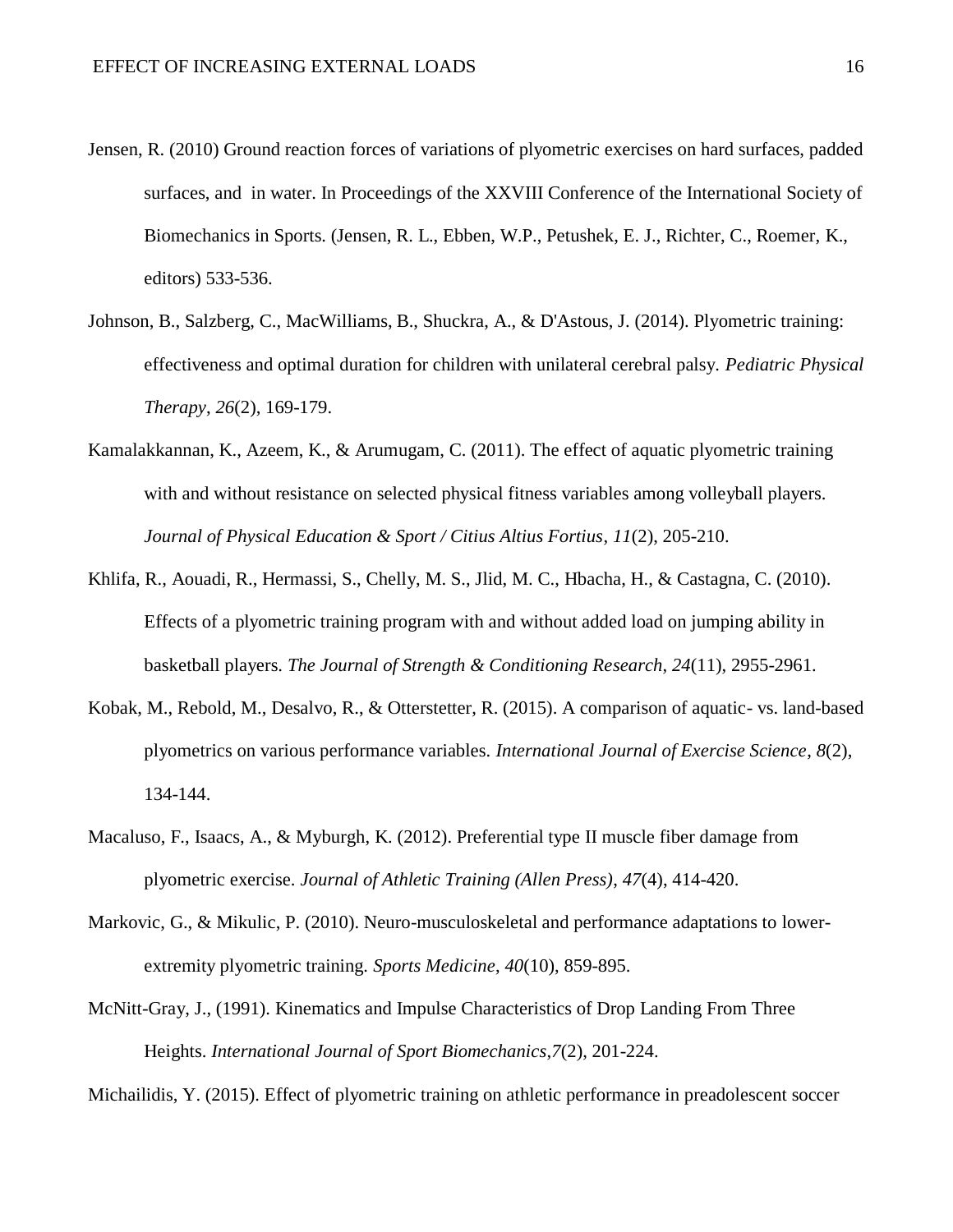players. *Journal of Human Sport & Exercise*, *10*(1), 15-23.

- Miller, M., Berry, D., Bullard, S., & Gilders, R. (2002). Comparisons of land-based and aquatic-based plyometric programs during an 8-week training period. *Journal of Sport Rehabilitation*, *11*(4), 268-283.
- Miller, M., Cheatham, C., Porter, A., Ricard, M., Hennigar, D., & Berry, D. (2007). Chest-and waistdeep aquatic plyometric training and average force, power, and vertical-jump performance. *International Journal of Aquatic Research and Education*, *1*(2), 145-155.
- Mirela, D., Raducu, P., Antoanela, O., Carmen, T., & Laura, G. (2014). Plyometric exercises to improve explosive power in artistic gymnastics. *Ovidius University Annals, Series Physical Education & Sport/Science, Movement & Health*, 381-386.
- Piirainen, J., Cronin, N., Avela, J., & Linnamo, V. (2014). Effects of plyometric and pneumatic explosive strength training on neuromuscular function and dynamic balance control in 60–70 year old males. *Journal of Electromyography and Kinesiology*, *24*(2), 246-252.
- Robinson, L., Devor, S., Merrick, M., & Buckworth, J. (2004). The effects of land vs. aquatic plyometrics on power, torque, velocity, and muscle soreness in women. *The Journal of Strength & Conditioning Research*, *18*(1), 84-91.
- Ruschel, C., Dell'Antonio, E., Fontana, H. D., Haupenthal, A., Hubert, M., Pereira, S. M., & Roesler, H., (2016). Biomechanical analysis of the contact phase in drop jumps performed in water and on dry land. *Revista Brasileira de Cineantropometria & Desempenho Humano,* 18(1), 41-49.
- Searle, C., (2015). Plyometric landings on land and in waist-deep water: comparison between young and middle-aged adults. (Unpublished Graduate Research). Utah State University, Logan, Utah.
- Seegmiller, J., McCaw, S. (2003). Ground reaction forces among gymnasts and recreational athletes in drop landings. *Journal of Athletic Training, 38*(4). 311-314.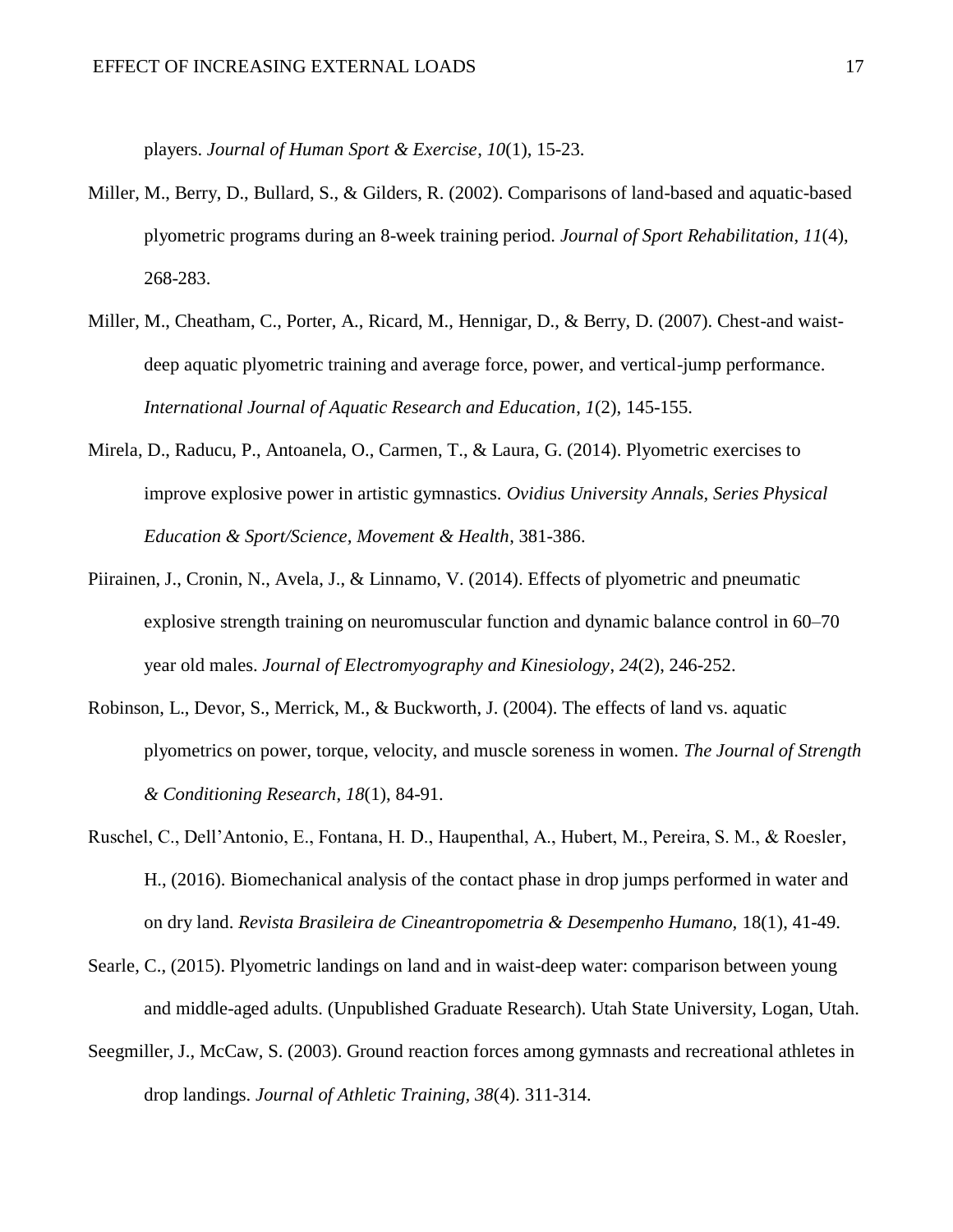Singh, A. (2013, August 13) Different forces that cause fracture. Retrieved from: <http://boneandspine.com/cause-fracture/>

- Singh, D., & Winder Singh, S. (2013). Effects of vertical and horizontal plyometric exercises on running speed. *Human Movement*, *14*(2), 144-147.
- Triplett, N., Colado, J., Benavent, J., Alakhdar, Y., Madera, J., Gonzalez, L., & Tella, V. (2009). Concentric and impact forces of single-leg jumps in an aquatic environment versus on land. *Medicine and Science in Sport and Exercise, 41*(9), 1790-1796.
- Twist, C., Gleeson, N., & Eston, R. (2008). The effects of plyometric exercise on unilateral balance performance. *Journal of Sports Sciences*, *26*(10), 1073-1080.
- Van der Does, H., Brink, M., Benjaminse, A., Visscher, C., Lemmink, K. (2016). Jump landing characteristics predict lower extremity injuries in indoor team sports. *International Journal of Sports Medicine*. 37(3). 251-256. doi: 10.1055/s-0035-1559688
- Young, M. (2001). Developing event-specific strength for the javelin throw. *Track Coach*, *13*(154), 4921.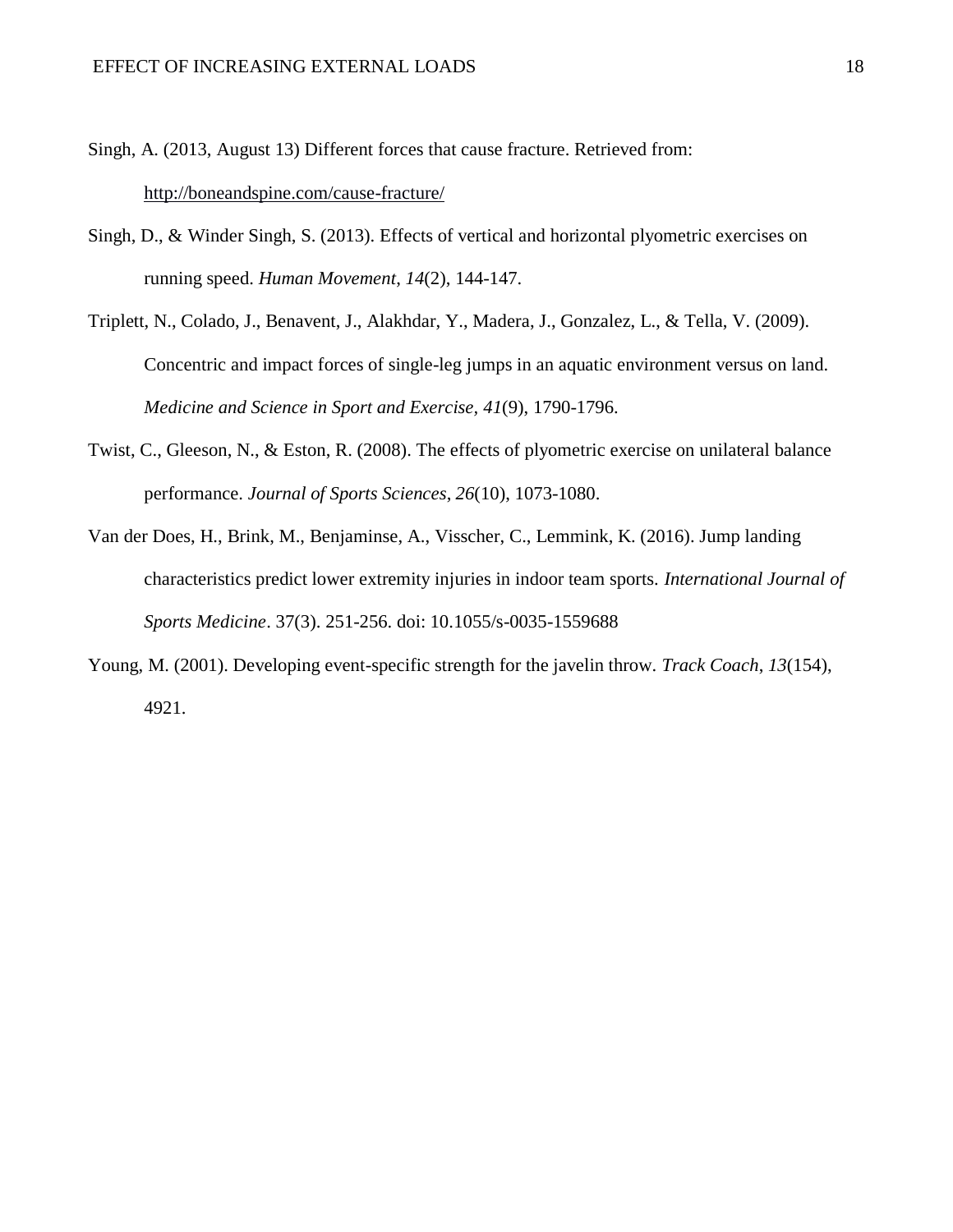### EFFECT OF INCREASING EXTERNAL LOADS 19



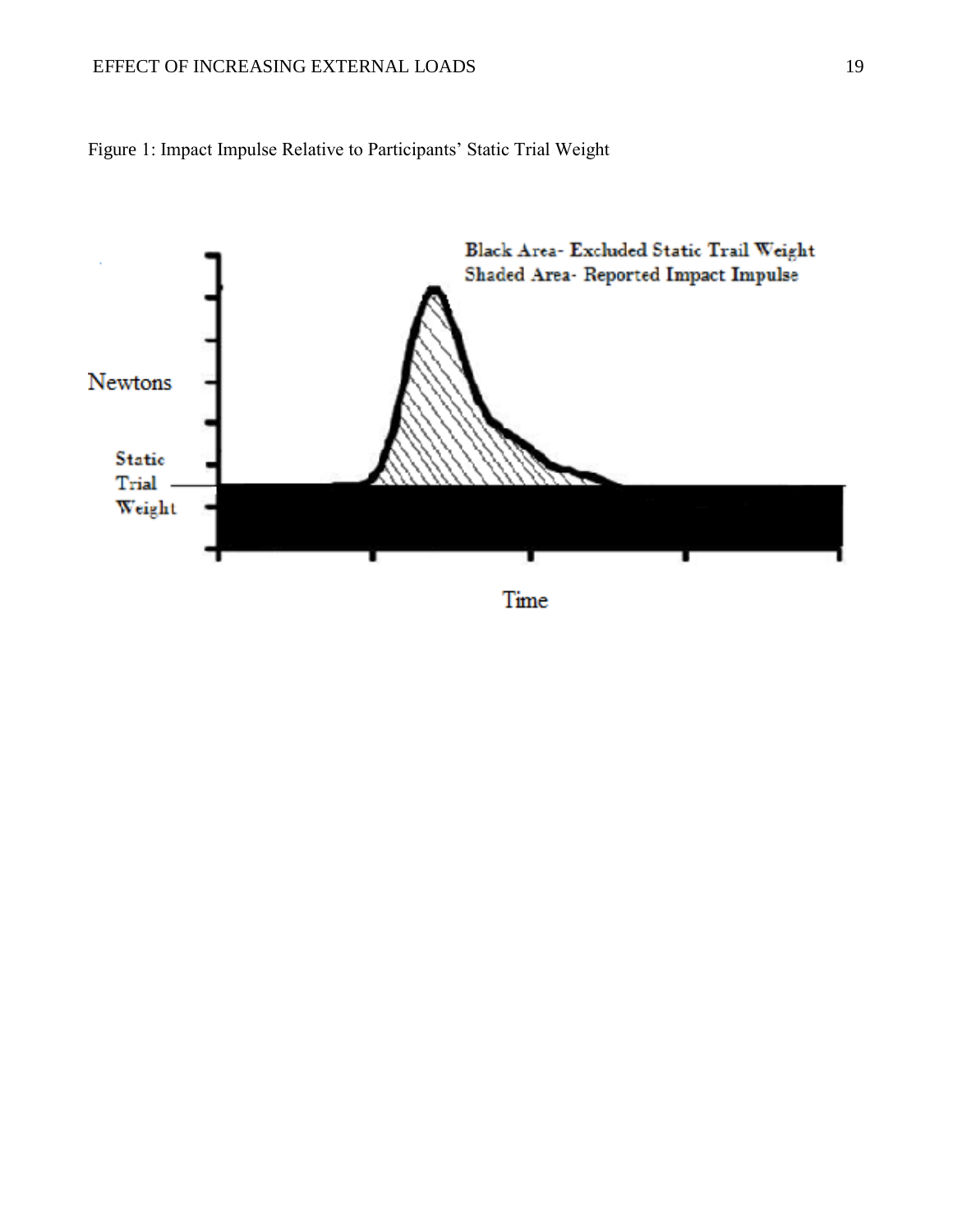

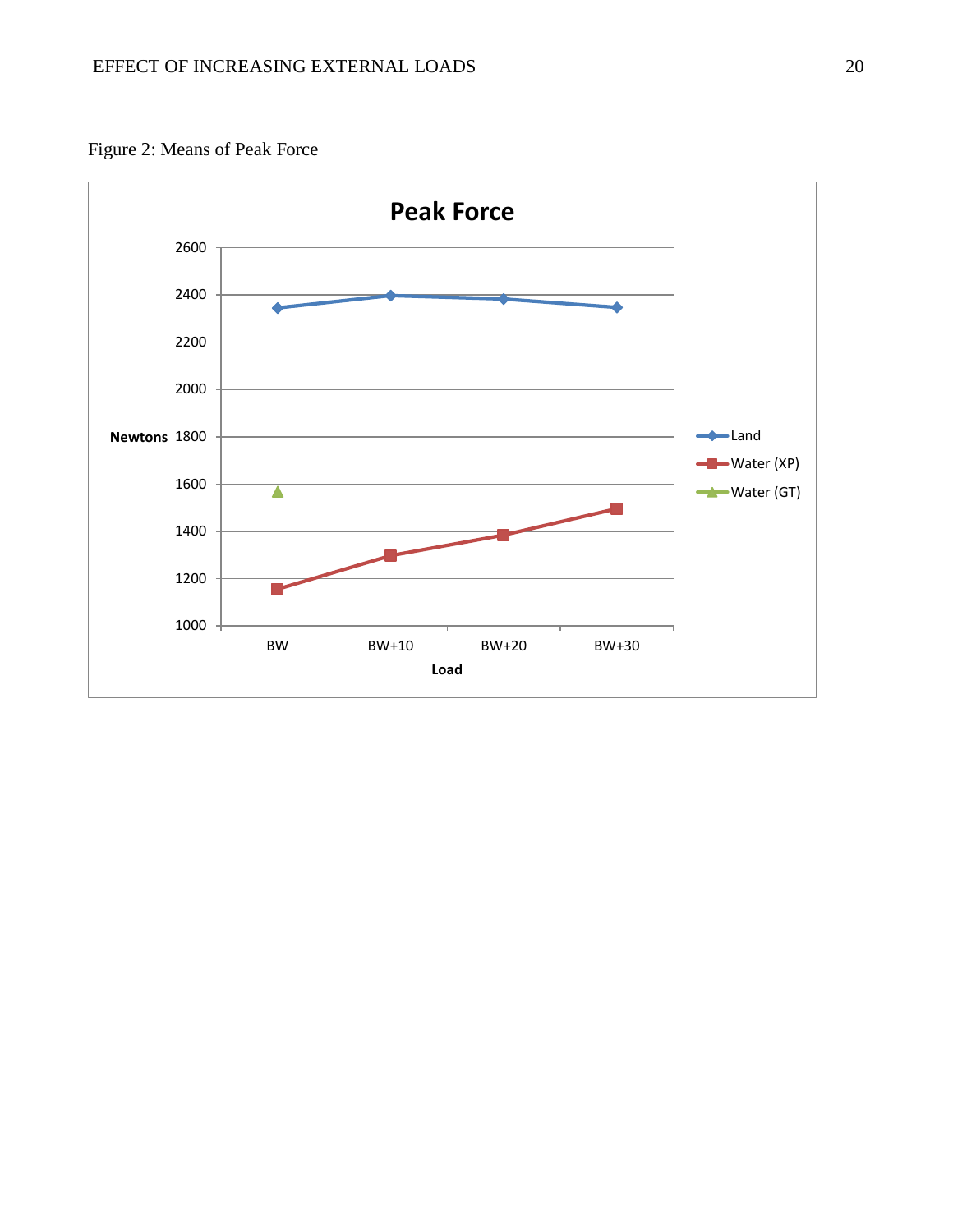

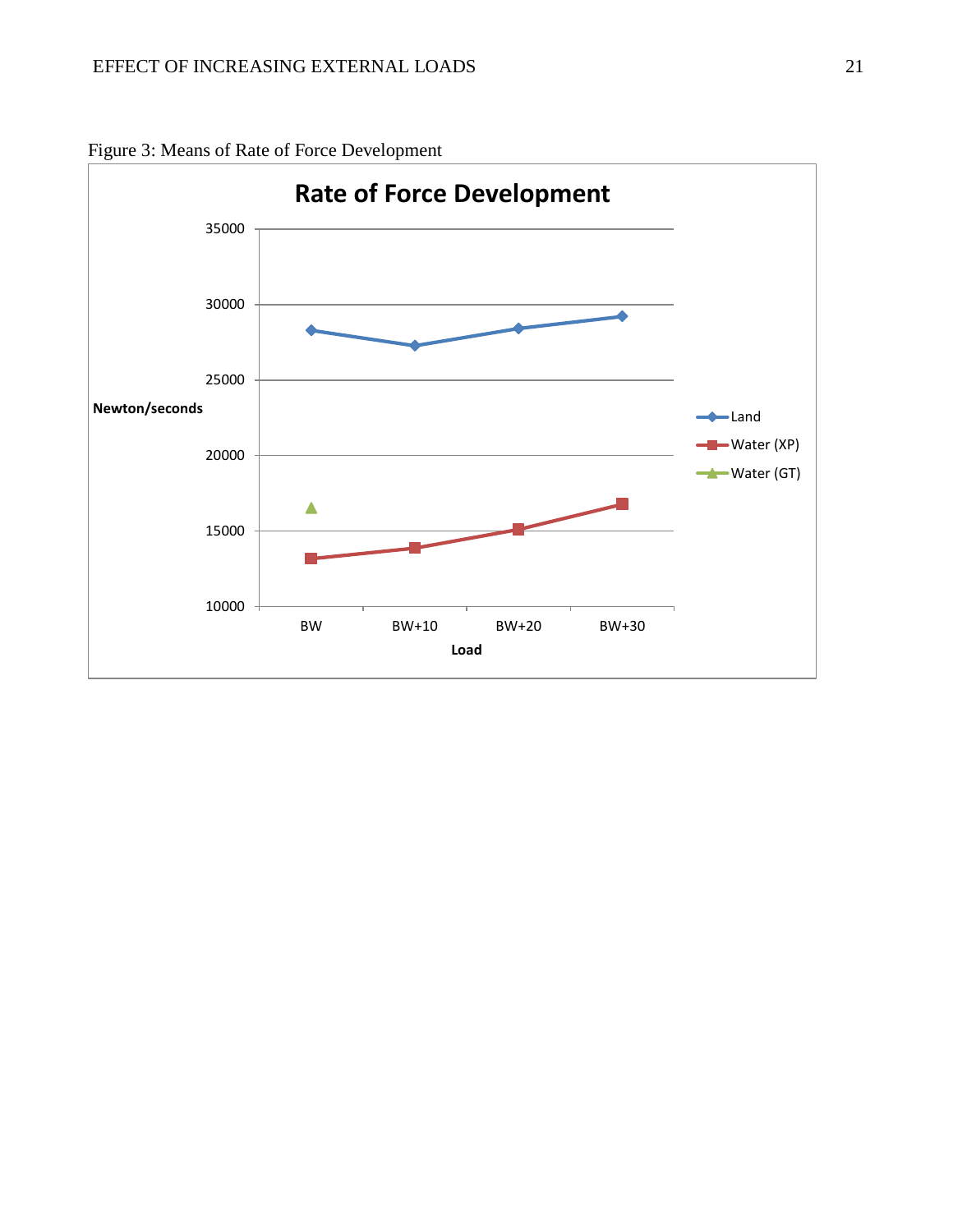Figure 4: Means of Impact Impulse

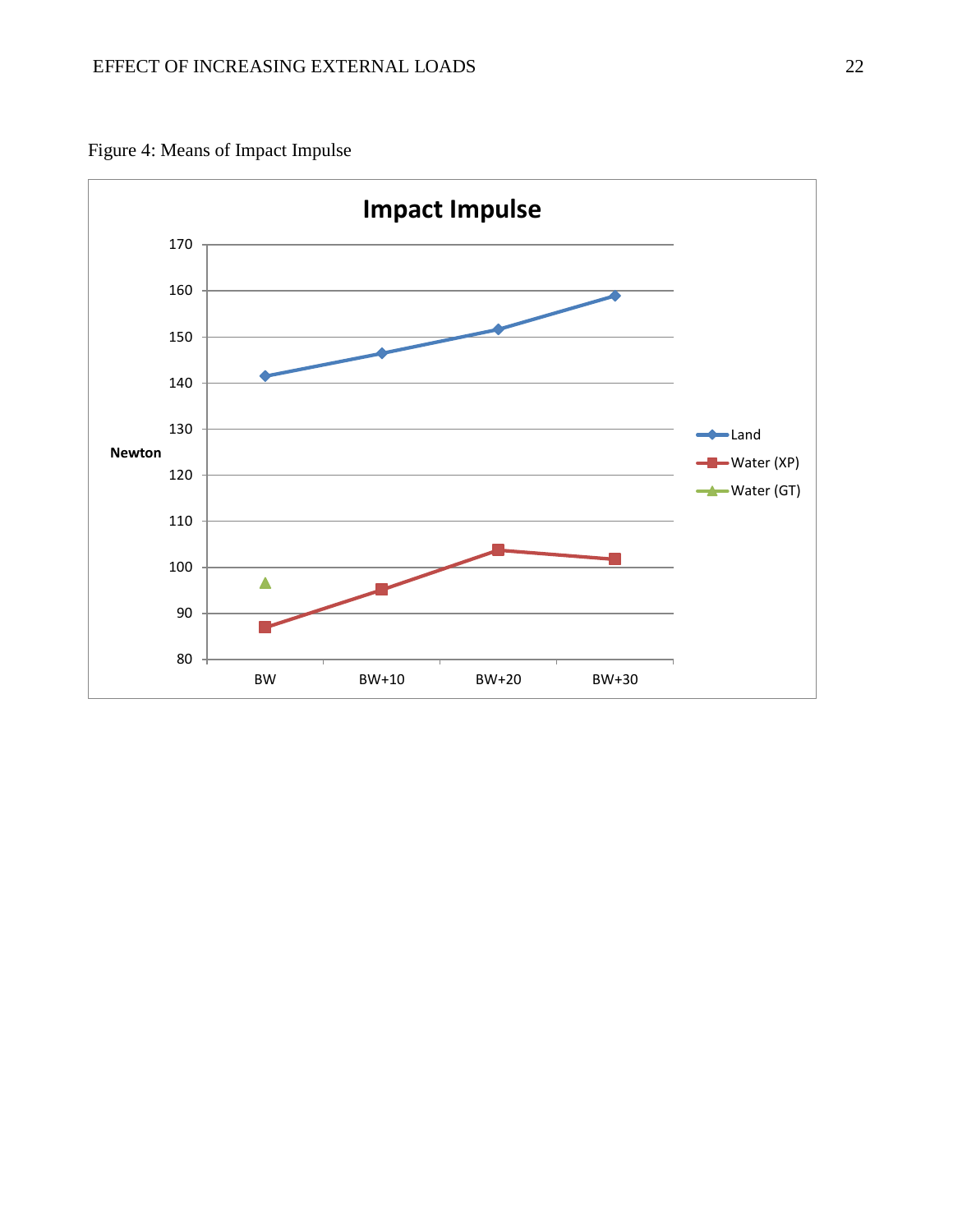## Table 1: Percent decrease from land to water

Percent Decrease From Land to Water

| FEILEIIL DELIE ASE TTUITI LATIU LU VVALET |          |       |       |  |  |  |
|-------------------------------------------|----------|-------|-------|--|--|--|
|                                           | Donoghue | ΧP    | GT    |  |  |  |
| Peak Force                                | 40%      | 50.7% | 33.1% |  |  |  |
| Rate of Force Development                 | 50%      | 53.5% | 41.6% |  |  |  |
| Impulse                                   | 34%      | 38.6% | 31.7% |  |  |  |